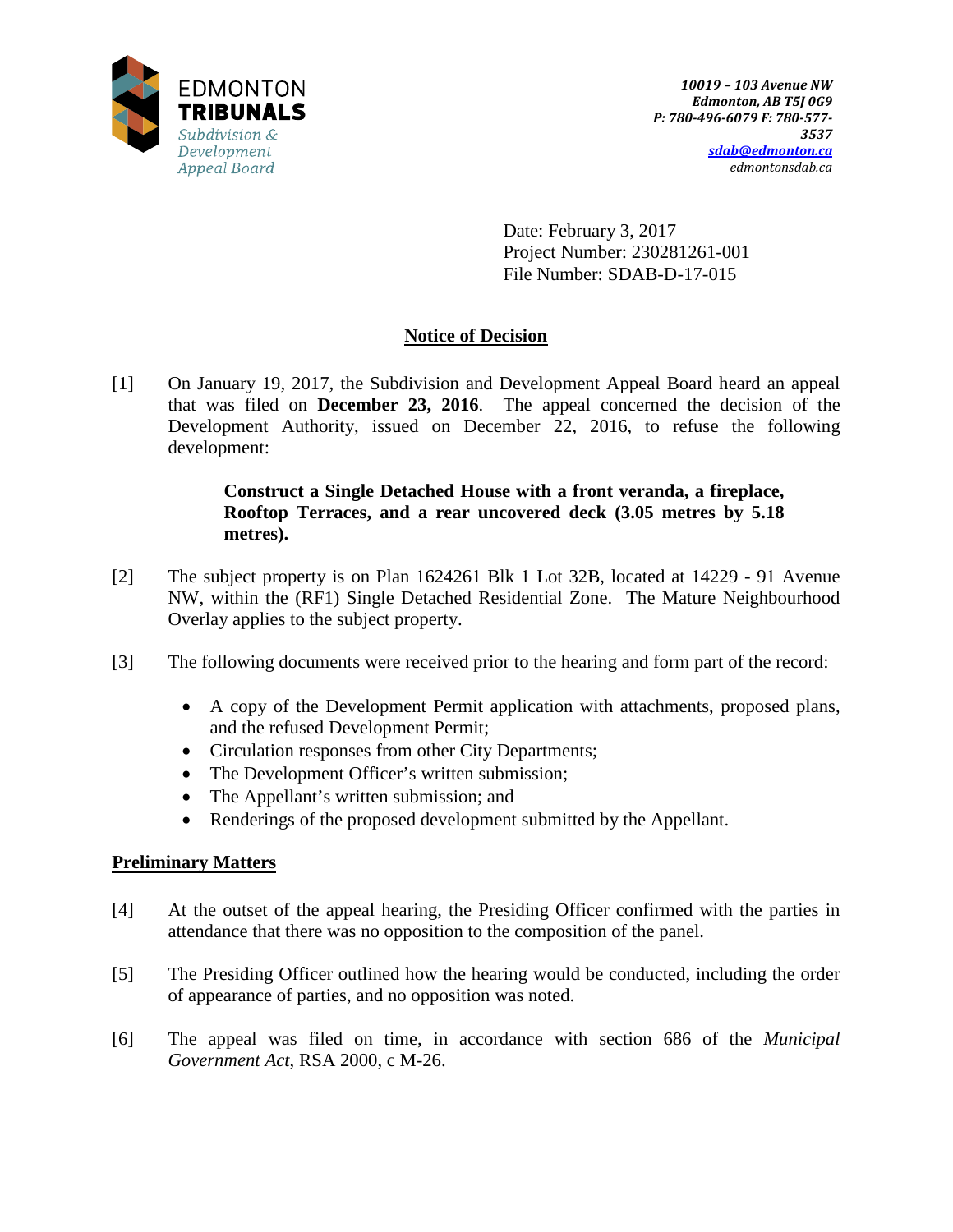### **Summary of Hearing**

- *i) Position of the Appellant, Mr. M. Craig, representing Marcson Homes Master Builder Ltd.:*
- [7] This property was purchased in 2015 and subsequently subdivided into two lots. One of the lots includes a utility right of way.
- [8] The design of both houses was based on the development regulations that were in effect at the time of the subdivision and other similar houses that were approved and built in Edmonton.
- [9] Mr. Craig referred to a photograph included in his submission to illustrate a similar house that was used as a guideline for the design of these two houses.
- [10] The *Edmonton Zoning Bylaw* has recently been amended to address privacy concerns relating to roof top terraces. The designing of the house was started almost 12 months ago.
- [11] The Development Officer advised him that the overall height of the house could not exceed 10.1 metres and this requirement has been met. The second requirement was that the height to the midpoint of the roof could not exceed 8.6 metres. However, it was impossible to comply with this requirement given the low roof slope and the length of the house.
- [12] Mr. Craig referenced several photographs contained in his written submission to illustrate houses built in mature neighbourhoods in 2016 that are of a similar height or higher than the proposed development.
- [13] It has been his experience that infill lots have a higher grade. The grade of the subject lot is raised to address drainage requirements.
- [14] Extra design features have been included to block sight lines from the proposed front and rear roof top terraces to adjacent neighbours. The proposed terraces will be fully enclosed by solid walls on the sides and at the front and rear. The side walls will be seven and one-half feet high at the back and taper down to four feet at the front. The walls at the front and rear of the terraces will be solid rather than glass and are four feet high.
- [15] Mr. Craig referred to photographs that provided views from the subject site to provide a context of the surrounding area. Across the street to the front there is a three-storey townhouse with walk out roof top terraces with glass paneling. There is also a large park.
- [16] The proposed roof top terrace at the rear of the house will overlook the roof of the proposed garage and the existing three-car garage across the rear lane. There are large mature trees surrounding the rear portion of the subject site and that will provide screening and eliminate any privacy issues.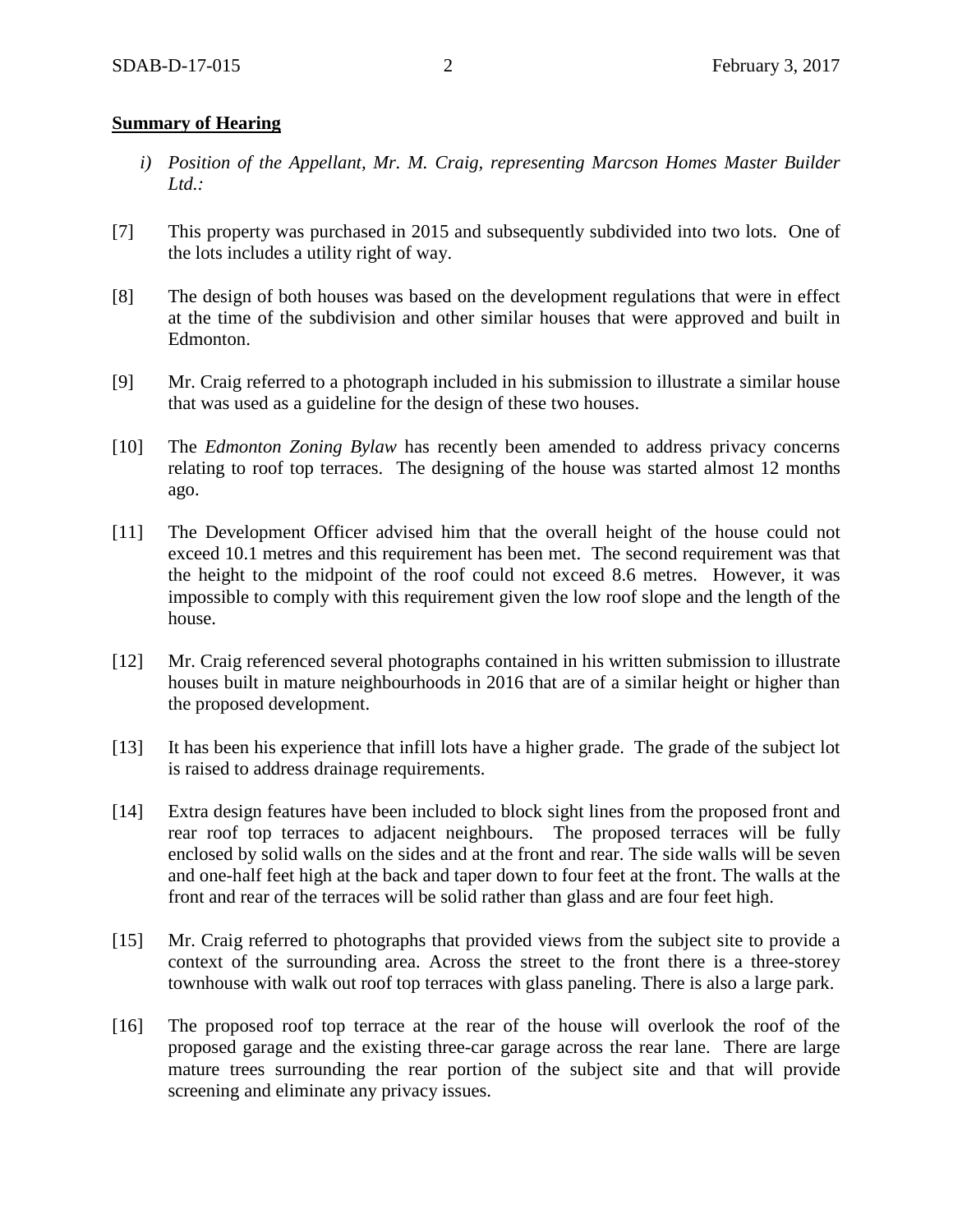- [17] In response to a question, Mr. Craig indicated that the neighbouring townhouse could be classified as a two and a half storey structure instead of three storeys because the roof top terraces do not extend the entire width of the structure.
- [18] Mr. Craig referenced the rendering submitted to illustrate that the proposed roof top terraces are inside the roof edges with solid side and front walls.
- [19] They decided on solid walls at the front of the roof top terraces instead of glass to avoid privacy issues for neighbours but to still allow the disbursement of light into the third floor and stairwell.
- [20] In response to a question regarding the rendering which appeared to show there would be a massing effect created by the solid wall at the front of the roof top terrace, Mr. Craig indicated that the rendering did not show the finishing materials that will be used. The use of different finishing materials and colours will reduce any massing impact.
- [21] Although he acknowledged that replacing the proposed solid wall with glass panels is an option to reduce the massing, it was his opinion that this could result in privacy concerns for the neighbours.
- [22] The design includes roof top terraces at the front and the rear to maximize square footage. It was his opinion that reducing the depth of the proposed terraces to comply with the two metre setback requirements would make the space less usable and impact the salability of the house.
- [23] Amenity space will be available in the rear yard even with the development of a rear detached garage.
- [24] The proposed front terrace is wider than the proposed rear terrace. This development and the proposed house on the adjacent property are mirror images of each other except for different window placements.
- [25] Mr. Craig acknowledged that enclosing the proposed roof top terraces with solid walls does increase the massing but removing the wall will result in a significant loss of usable space.
	- *ii) Position of the Development Officer, M. K. Yeung:*
- [26] Mr. Yeung stated that Development Officers do not have the authority to vary maximum allowable Height. This proposed house exceeds the maximum allowable Height.
- [27] In response to a question, Mr. Yeung stated that the solid walls included in the design of the proposed roof top terraces would help mitigate some privacy concerns and prevent visual overlook onto adjacent properties.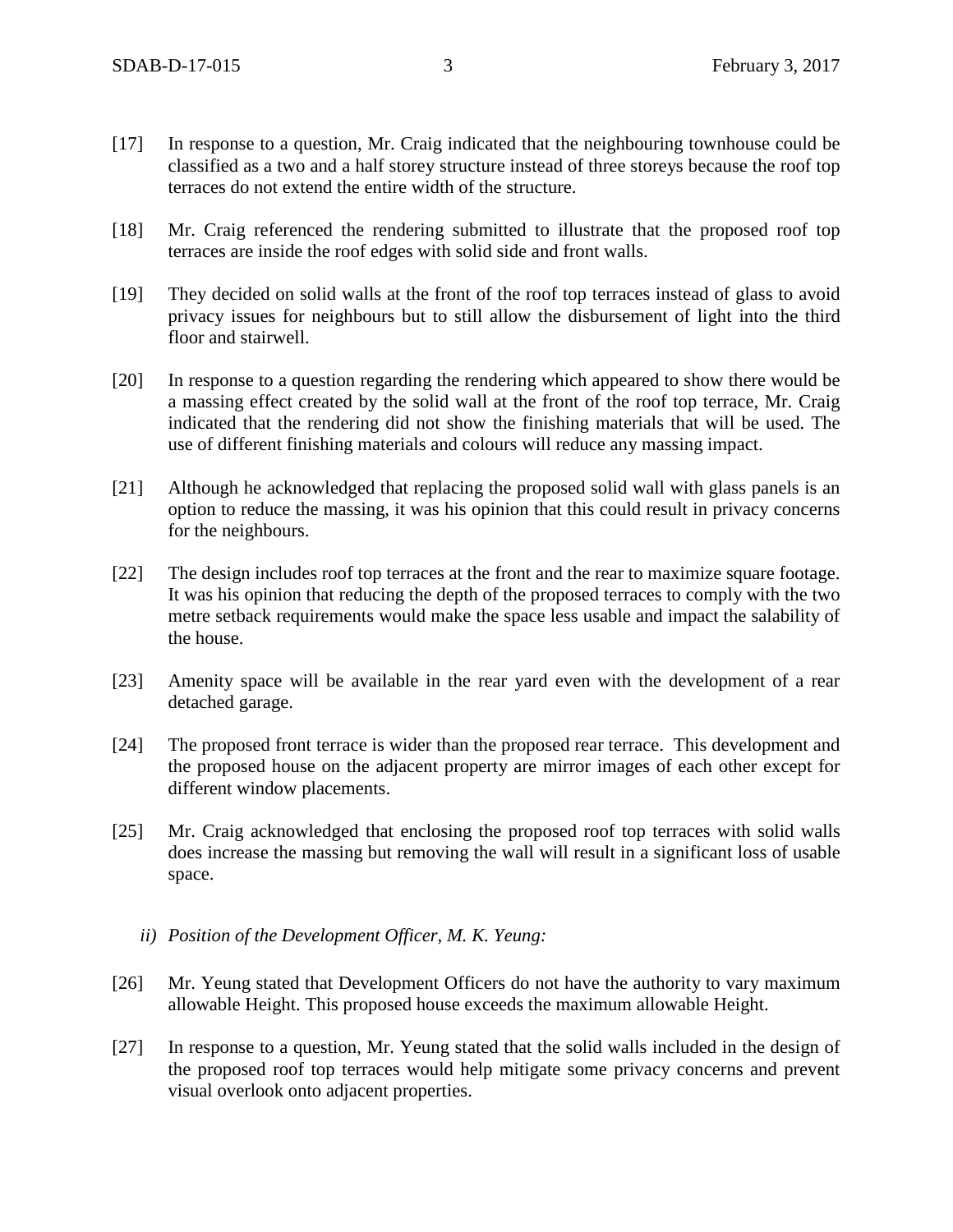- [28] The front yard of the subject site abuts a public roadway with a park on the other side of that roadway. Also there is higher density development in the form of a townhouse located to the north, which will also mitigate any privacy concerns.
- [29] Lot 32A includes a utility right of way that provides a six-metre separation space between the development and the adjacent lot.
- [30] He considered the elongated roof to be a gable roof.
- [31] Height was calculated using the average grade at the four corners of each lot. There are slight grade differences between the two lots. If the grade of each lot were the same, the Height of both of the proposed houses would be exactly the same.

#### *iii) Rebuttal of the Appellant*

[32] Mr. Craig questioned how the Development Authority calculated grade and indicated that it is difficult to design a house that will meet the Height requirements when the grade of the lot is unknown.

#### **Decision**

- [33] The appeal is **ALLOWED** and the decision of the Development Authority **REVOKED**. The development is **GRANTED** as applied for to the Development Authority, subject to the following **CONDITIONS**:
	- 1. Within 14 days of approval, prior to any demolition or construction activity, the Applicant must post on-site a development permit notification sign, pursuant to Section 20.2 of the *Edmonton Zoning Bylaw*;
	- 2. The development shall be constructed in accordance with the stamped and approved drawings;
	- 3. Landscaping shall be installed and maintained in accordance with Section 55 of the *Edmonton Zoning Bylaw*;
	- 4. Platform Structures greater than 1.0 metres above Grade shall provide privacy screening to prevent visual intrusion into adjacent properties, pursuant to Section 814.3(8) of the *Edmonton Zoning Bylaw*.

#### ADVISEMENTS:

1. Lot grades must match the *Edmonton Drainage Bylaw* 16200 and/or comply with the Engineered approved lot grading plans for the area. Contact Drainage Services at 780-496-5576 or [lot.grading@edmonton.ca](mailto:lot.grading@edmonton.ca) for lot grading inspection inquires.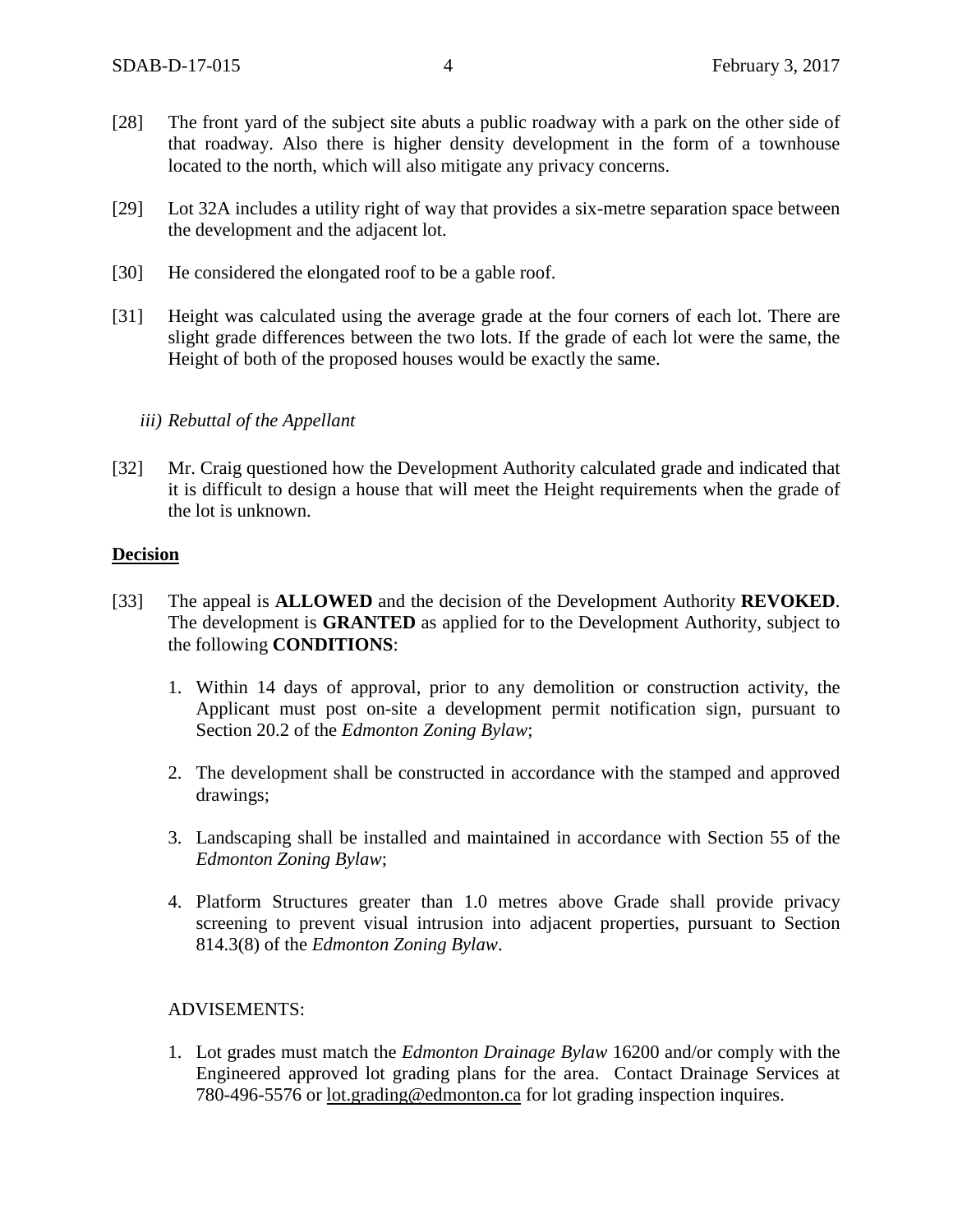[34] In granting the development, the following variances to the *Edmonton Zoning Bylaw* are allowed:

Height – The maximum Height is 9.1 metres instead of 8.6 metres, requiring a variance of 0.5 metres (Section 814.3.13).

The Stepback requirements for Rooftop Terraces contained in Section 61(1)(a) of the *Edmonton Zoning Bylaw* are waived.

#### **Reasons for Decision**

- [35] Single Detached Housing is a Permitted Use in the RF1 Single Detached Residential Zone.
- [36] The proposed development requires a variance to Section 814.3(13) of the *Edmonton Zoning Bylaw* which states that the maximum Height shall not exceed 8.6 metres. The height of the proposed development is 9.1 metres.
- [37] The proposed development also requires a variance to the Stepback requirements for Rooftop Terraces pursuant to Section 61 of the *Edmonton Zoning Bylaw.*
- [38] Based on the information provided, the Board is satisfied that the community consultation requirements of the Mature Neighbourhood Overlay have been fulfilled. Two neighbours within the 60-metre notification zone voiced concerns about the development. One neighbour lives adjacent to the site and another neighbour lives across the back lane and to the southeast. Both were concerned about loss of privacy, loss of direct sunlight and changing the character of this neighbourhood, which is largely made up of bungalows.
- [39] The proposed development exceeds the maximum Height of 8.6 metres, that is the Height to the midpoint of the sloped roof, by 0.5 metres. However, the Board notes that the overall Height to the ridge line of the roof is 9.9 metres, which is less than the maximum allowable overall Height of 10.1 metres (Section 52.2(c) *Edmonton Zoning Bylaw*).
- [40] Further, the orientation of the proposed development, with a roadway and a park to the north, means that for most of the day the sun shadowing caused by the development will not significantly affect neighbouring properties.

For these reasons, the Board is of the opinion that the relatively minor variance of 0.5 metres in Height will not have a significant impact on the neighbourhood or on neighbouring parcels of land.

[41] The Board is of the view that the Stepback requirements for Rooftop Terraces contained in Section 61(1)(a) of the *Edmonton Zoning Bylaw* are primarily intended to provide increased privacy for adjacent property owners.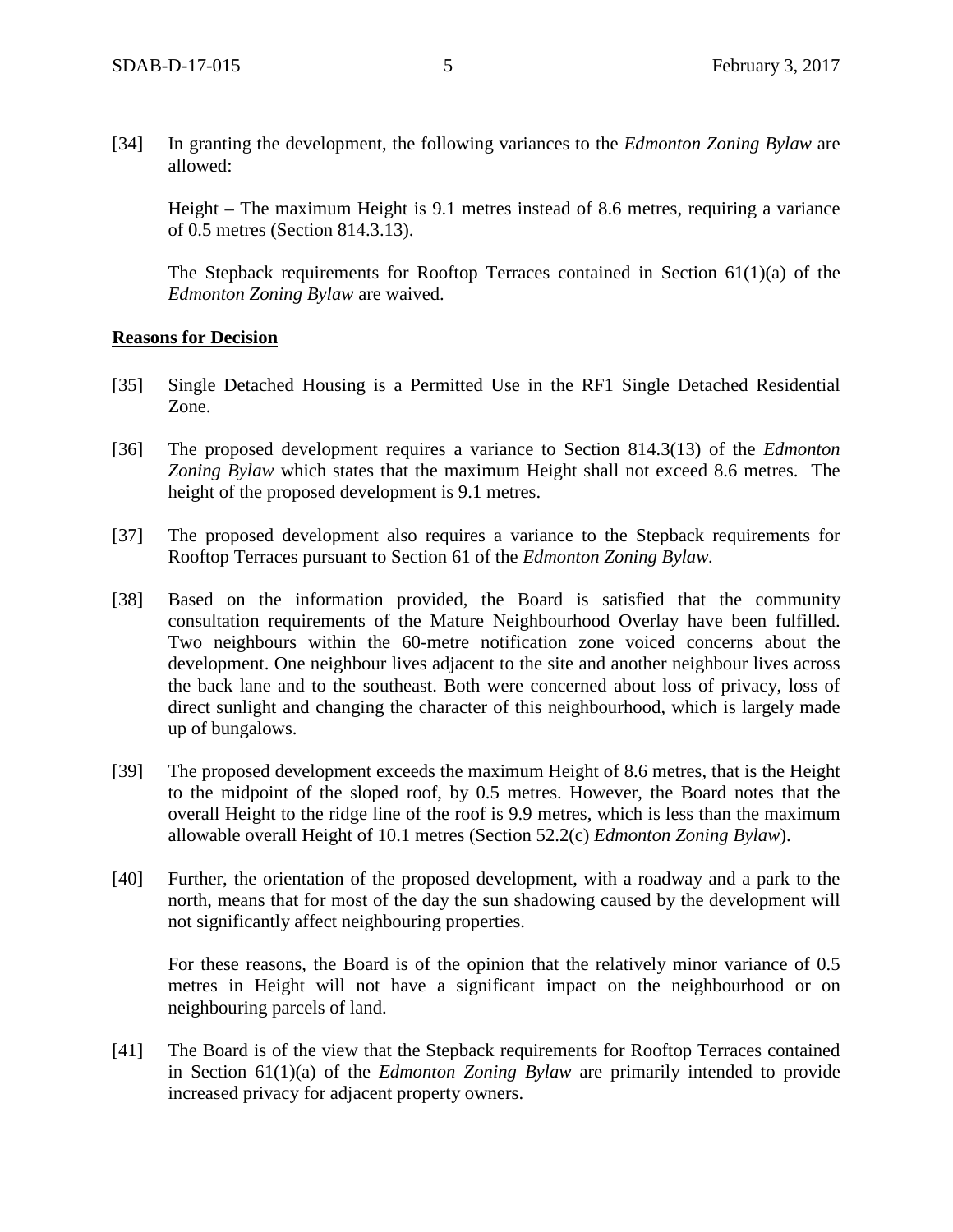- [42] The proposed development has two Rooftop Terraces, one at the front and one at the rear. Each Rooftop Terrace has solid side walls that slope from seven and one-half feet near the ridge line of the roof to four feet at the outside, where they meet solid four-foot parapet walls. The result is that each Rooftop Terrace is essentially enclosed with restricted sight lines to neighbouring properties.
- [43] The Board finds that this design feature will provide adequate privacy for neighbouring property owners and has, therefore, waived the requirements of Section  $61(1)(a)$  of the *Edmonton Zoning Bylaw*.
- [44] For all of the above reasons, it is the opinion of the Board, that the proposed development will not unduly interfere with the amenities of the neighbourhood nor materially interfere with or affect the use, enjoyment or value of neighbouring parcels of land.

Mr. M. Young, Presiding Officer Subdivision and Development Appeal Board

Board members in attendance: Ms. P. Jones, Mr. R. Handa, Mr. L. Pratt, Ms. E. Solez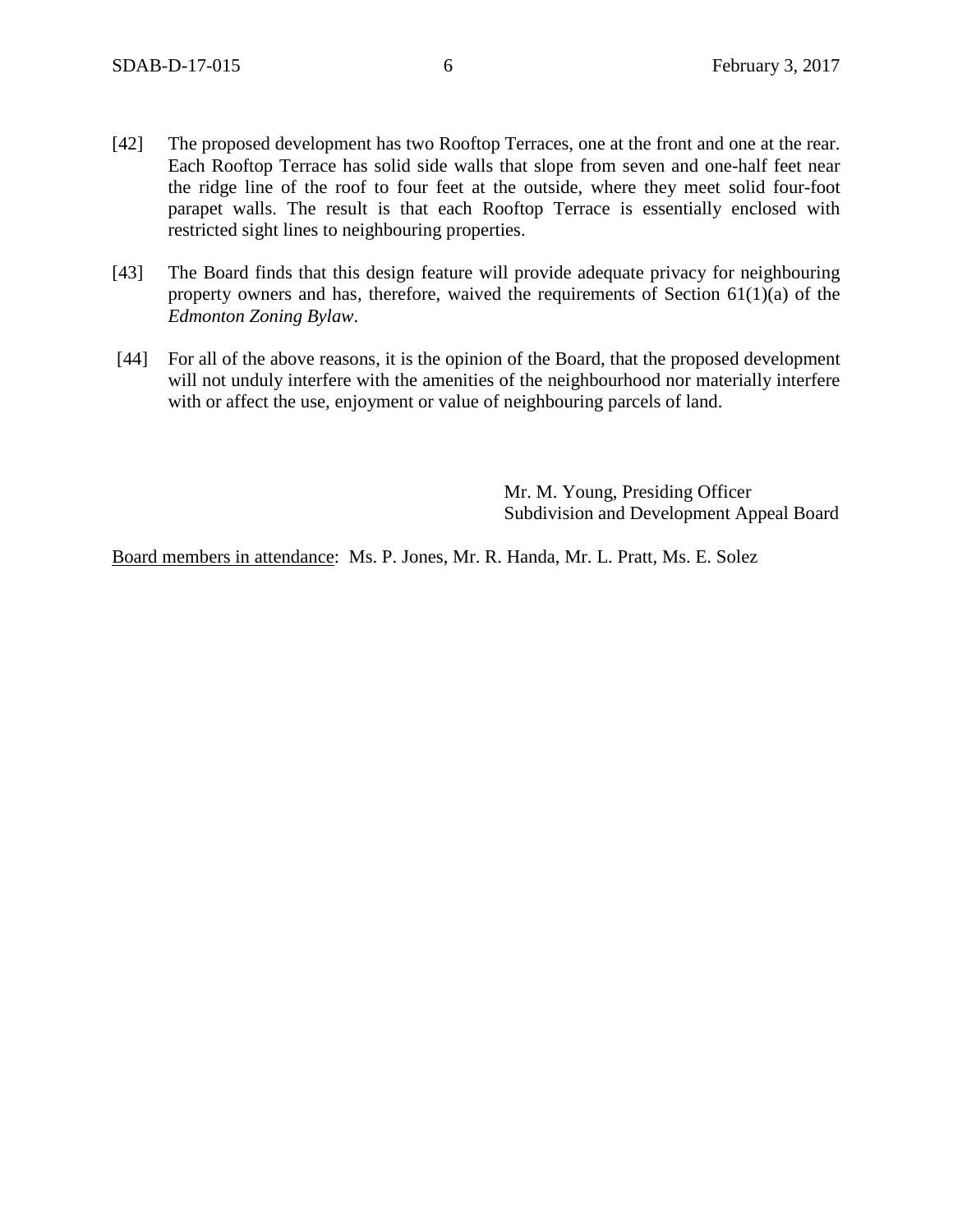# **Important Information for the Applicant/Appellant**

- 1. This is not a Building Permit. A Building Permit must be obtained separately from the Sustainable Development Department, located on the  $5<sup>th</sup>$  Floor, 10250 – 101 Street NW, Edmonton.
- 2. Obtaining a Development Permit does not relieve you from complying with:
	- a) the requirements of the *Edmonton Zoning Bylaw*, insofar as those requirements have not been relaxed or varied by a decision of the Subdivision and Development Appeal Board,
	- b) the requirements of the *Alberta Safety Codes Act*,
	- c) the *Alberta Regulation 204/207 – Safety Codes Act – Permit Regulation*,
	- d) the requirements of any other appropriate federal, provincial or municipal legislation,
	- e) the conditions of any caveat, covenant, easement or other instrument affecting a building or land.
- 3. When an application for a Development Permit has been approved by the Subdivision and Development Appeal Board, it shall not be valid unless and until any conditions of approval, save those of a continuing nature, have been fulfilled.
- 4. A Development Permit will expire in accordance to the provisions of section 22 of the *Edmonton Zoning Bylaw, Bylaw 12800*, as amended.
- 5. This decision may be appealed to the Alberta Court of Appeal on a question of law or jurisdiction under section 688 of the *Municipal Government Act*, RSA 2000, c M-26. If the Subdivision and Development Appeal Board is served with notice of an application for leave to appeal its decision, such notice shall operate to suspend the Development Permit.
- 6. When a decision on a Development Permit application has been rendered by the Subdivision and Development Appeal Board, the enforcement of that decision is carried out by the Sustainable Development Department, located on the 5th Floor, 10250 – 101 Street NW, Edmonton.

*NOTE: The City of Edmonton does not conduct independent environmental checks of land within the City. If you are concerned about the stability of this property for any purpose, you should conduct your own tests and reviews. The City of Edmonton, when issuing a development permit, makes no representations and offers no warranties as to the suitability of the property for any purpose or as to the presence or absence of any environmental contaminants on the property.*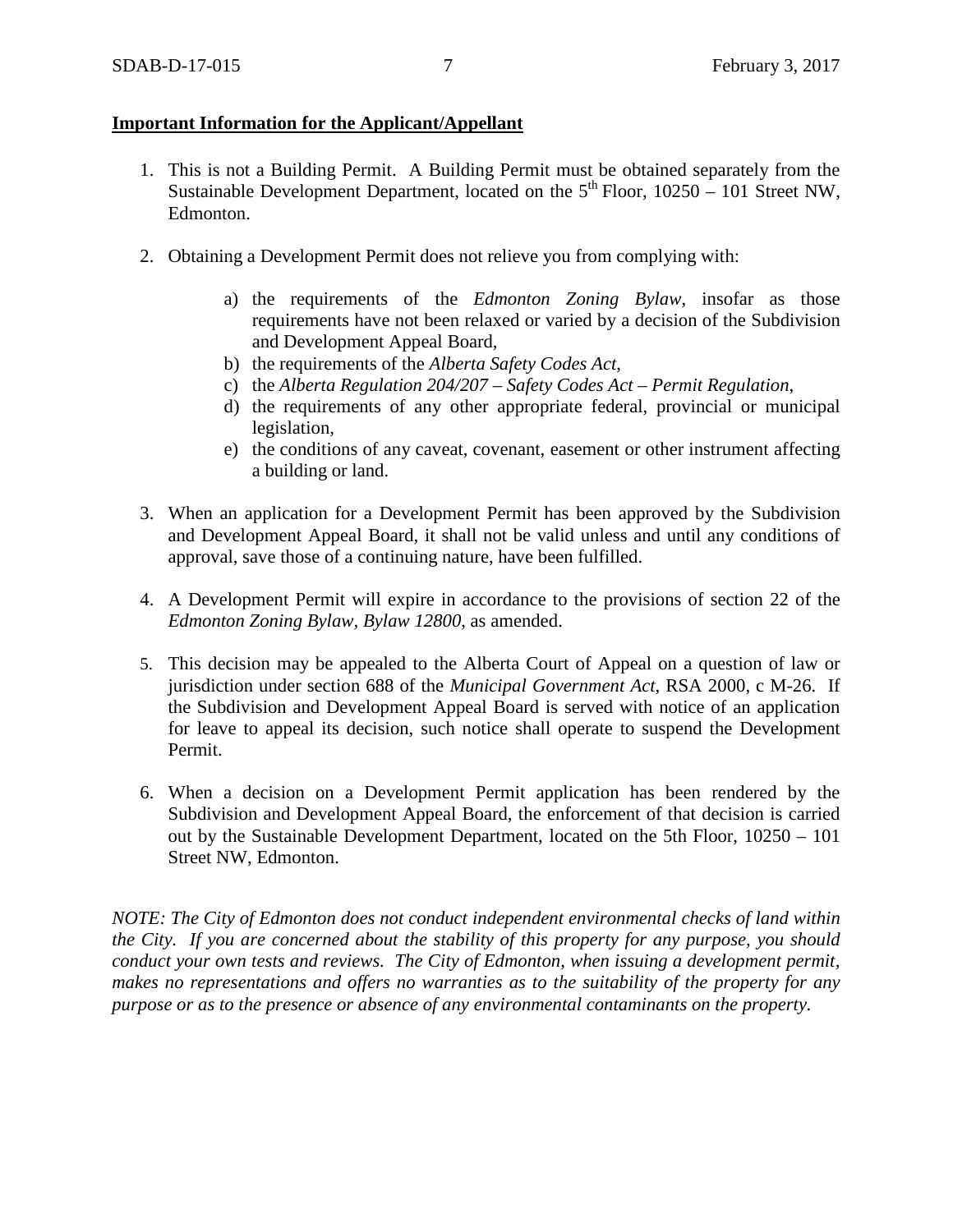

Date: February 3, 2017 Project Number: 230290122-001 File Number: SDAB-D-17-016

# **Notice of Decision**

[1] On January 19, 2017, the Subdivision and Development Appeal Board heard an appeal that was filed on **December 23, 2016**. The appeal concerned the decision of the Development Authority, issued on December 22, 2016, to refuse the following development:

# **To construct a Single Detached House with a front veranda, a fireplace, Rooftop Terraces, and a rear uncovered deck (3.05 metres by 6.10 metres).**

- [2] The subject property is on Plan 1624261 Blk 1 Lot 32A, located at 14231 91 Avenue NW, within the (RF1) Single Detached Residential Zone. The Mature Neighbourhood Overlay applies to the subject property.
- [3] The following documents were received prior to the hearing and form part of the record:
	- A copy of the Development Permit application with attachments, proposed plans, and the refused Development Permit;
	- Circulation responses from other City Departments;
	- The Development Officer's written submission;
	- The Appellant's written submission; and
	- Renderings of the proposed development submitted by the Appellant.

# **Preliminary Matters**

- [4] At the outset of the appeal hearing, the Presiding Officer confirmed with the parties in attendance that there was no opposition to the composition of the panel.
- [5] The Presiding Officer outlined how the hearing would be conducted, including the order of appearance of parties, and no opposition was noted.
- [6] The appeal was filed on time, in accordance with section 686 of the *Municipal Government Act*, RSA 2000, c M-26.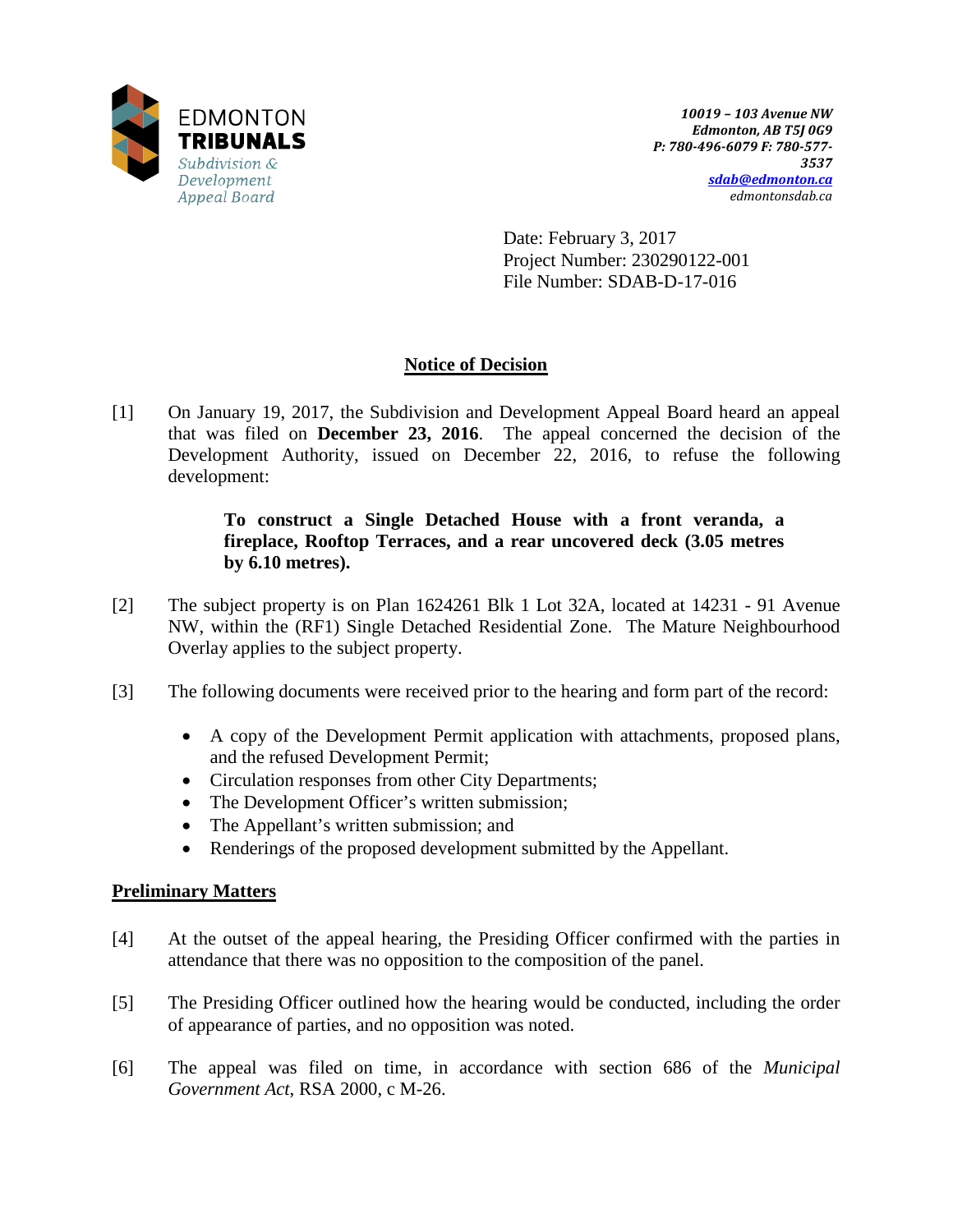#### **Summary of Hearing**

- *i) Position of the Appellant, Mr. M. Craig, representing Marcson Homes Master Builder Ltd.:*
- [7] This property was purchased in 2015 and subsequently subdivided into two lots. One of the lots includes a utility right-of-way.
- [8] The design of both Houses was based on the regulations that were in effect at the time of the subdivision and other similar Houses that were approved and built in Edmonton.
- [9] He referred to a photograph included in his submission to illustrate the house that was used as a guideline for the design of these two Houses.
- [10] The *Edmonton Zoning Bylaw* has recently been amended to address privacy concerns relating to Rooftop Terraces. The design of the house was started almost 12 months ago.
- [11] The Development Officer advised him that the overall Height could not exceed 10.1 metres and this requirement has been met. The second requirement was that the Height to the midpoint of the roof could not exceed 8.6 metres. However, it was impossible to comply with this requirement given the low roof slope and the length of the building.
- [12] Mr. Craig referenced several photographs contained in his written submission to illustrate houses built in 2016 in mature neighbourhoods that are of a similar Height or higher than the proposed development.
- [13] It has been his experience that infill lots have a higher Grade. The Grade of the subject Lot is raised to ensure that drainage is contained on the Lot.
- [14] Extra design features have been included to block sight lines from the proposed front and rear roof top terraces to adjacent neighbours. The proposed terraces will be fully enclosed by solid walls on the sides and at the front and rear. The side walls will be seven and one-half feet high at the back and taper down to four feet at the front. The walls at the front and rear of the terraces will be solid rather than glass and are four feet high.
- [15] Mr. Craig referred to photographs that provided views from the subject site to provide a context of the surrounding area. Across the street to the front there is a three-storey townhouse with walk out roof top terraces with glass paneling. There is also a large park.
- [16] The proposed Rooftop Terrace at the rear of the House will overlook the roof of the proposed Garage and the existing three-car Garage across the rear lane. There are large mature trees surrounding the rear portion of the subject site that will provide screening and on the west side there is a 6.1-metre wide utility right-of-way. These features eliminate any privacy issues.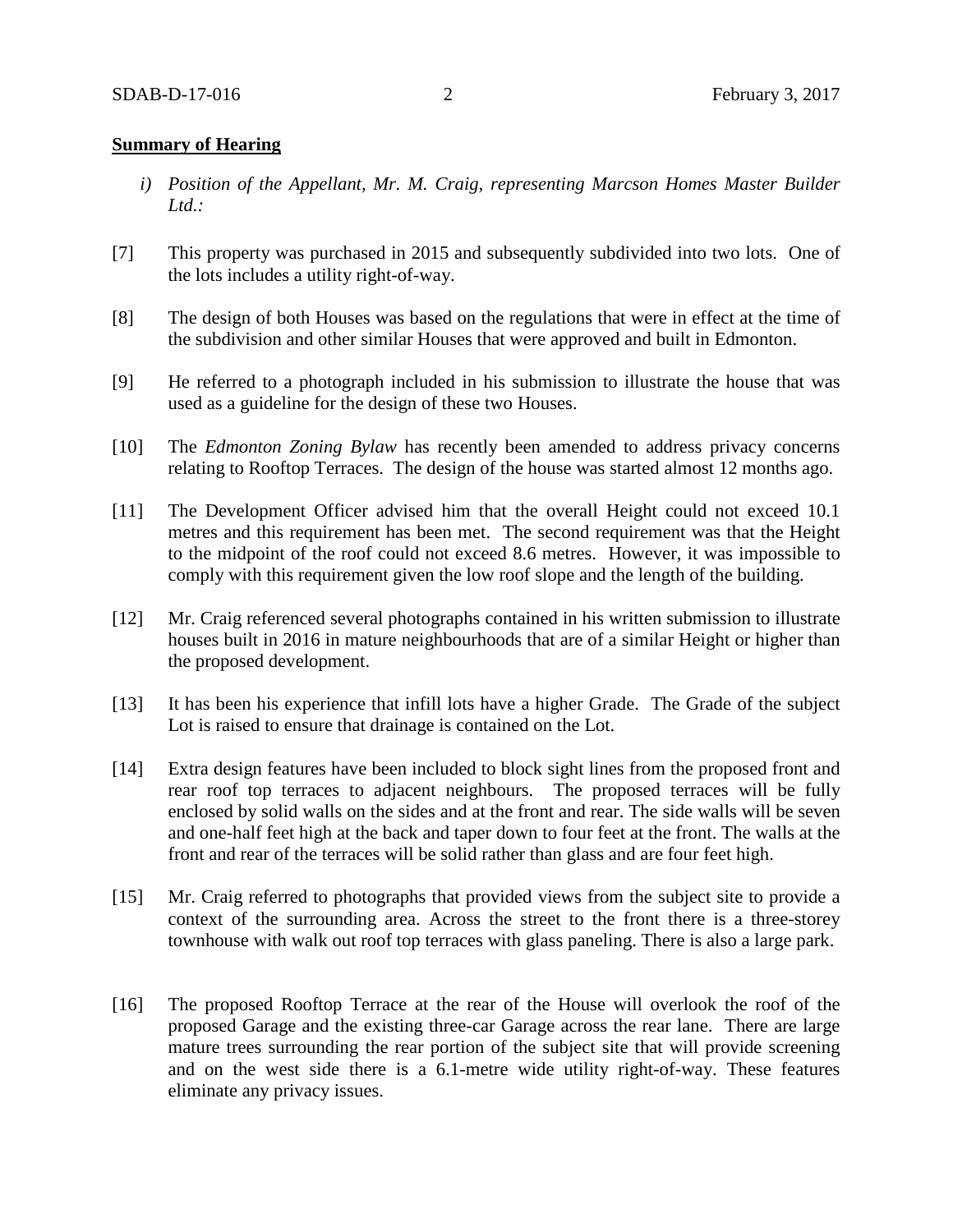- [17] In response to a question, Mr. Craig indicated that the neighbouring townhouse could be classified as a two and a half storey structure instead of three storeys because the Rooftop Terraces do not extend the entire width of the structure.
- [18] Mr. Craig referred to the rendering submitted to illustrate that the proposed Rooftop Terraces are inside the roof edges with solid side and front walls.
- [19] They decided on solid walls at the front of the roof top terraces instead of glass to avoid privacy issues for neighbours but to still allow the disbursement of light into the third floor and stairwell.
- [20] In response to a question regarding the rendering which appeared to show there would be a massing effect created by the solid wall at the front of the roof top terrace, Mr. Craig indicated that the rendering did not show the finishing materials that will be used. The use of different finishing materials and colours will reduce any massing impact.
- [21] Although he acknowledged that replacing the proposed solid wall with glass panels is an option in an attempt to reduce the massing, it was his opinion that this could result in privacy concerns for the neighbours.
- [22] The design includes roof top terraces at the front and the rear to maximize square footage. It was his opinion that reducing the depth of the proposed terraces to comply with the two metre setback requirements would make the space less usable and impact the salability of the house.
- [23] Amenity space will be available in the rear yard even with the development of a rear detached garage.
- [24] An easement agreement has been entered into with the affected utility companies regarding the proposed cantilever that will extend into the utility right of way.
- [25] The proposed front terrace is wider than the proposed rear terrace. This proposed house and the development on the adjacent lot are mirror images of each other except for different window placements.
- [26] Mr. Craig acknowledged that enclosing the proposed roof top terraces with solid walls does increase the massing but removing the walls will result in a significant loss of usable space.
	- *ii) Position of the Development Officer, M. K. Yeung:*
- [27] Mr. Yeung stated that Development Officers do not have the authority to vary maximum allowable Height. Both this and the proposed houses on the adjacent lot exceed the maximum allowable Height.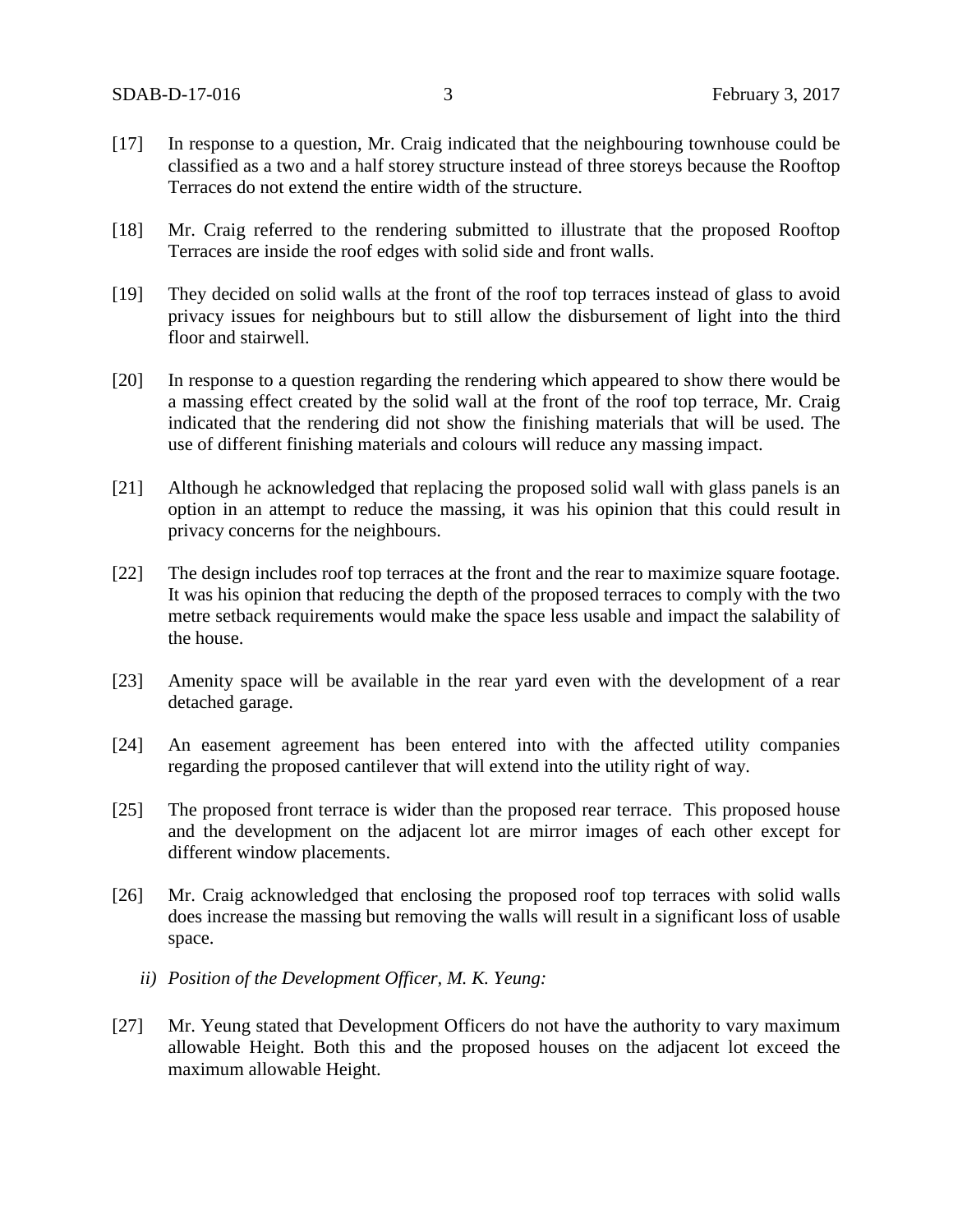- [28] In response to a question, Mr. Yeung stated that the solid walls included in the design of the proposed roof top terraces could help mitigate some privacy concerns and prevent visual overlook onto adjacent properties.
- [29] The front yard of the subject site abuts a public roadway with a park on the other side of that roadway. Also there is higher density development in the form of a townhouse located to the north, which will also mitigate any privacy concerns.
- [30] Lot 32A includes a utility right of way that provides a six-metre separation space between the adjacent lot.
- [31] He considered the elongated roof to be a gable roof.
- [32] Height was calculated using the average grade at the four corners of each lot. There are slight grade differences between the two lots. If the grade of each lot were the same, the Height of both of the proposed houses would be exactly the same.
	- *iv) Rebuttal of the Appellant*
- [33] Mr. Craig questioned how the Development Authority calculated grade and indicated that it is difficult to design a house that will meet the Height requirements when the grade of the lot is unknown.

# **Decision**

- [34] The appeal is **ALLOWED** and the decision of the Development Authority **REVOKED**. The development is **GRANTED** as applied for to the development Authority, subject to the following **CONDITIONS**:
	- 1. Within 14 days of approval, prior to any demolition or construction activity, the Applicant must post on-site a development permit notification sign, pursuant to Section 20.2 of the *Edmonton Zoning Bylaw*;
	- 2. The development shall be constructed in accordance with the stamped and approved drawings;
	- 3. Landscaping shall be installed and maintained in accordance with Section 55 of the *Edmonton Zoning Bylaw*;
	- 4. Platform Structures greater than 1.0 metres above Grade shall provide privacy screening to prevent visual intrusion into adjacent properties, pursuant to Section 814.3(8) of the *Edmonton Zoning Bylaw*;
	- 5. Prior to the release of drawings for Building Permit review, the owner/applicant must enter into an Encroachment Agreement with the City. Please contact 780-496-8487 for information on the agreement.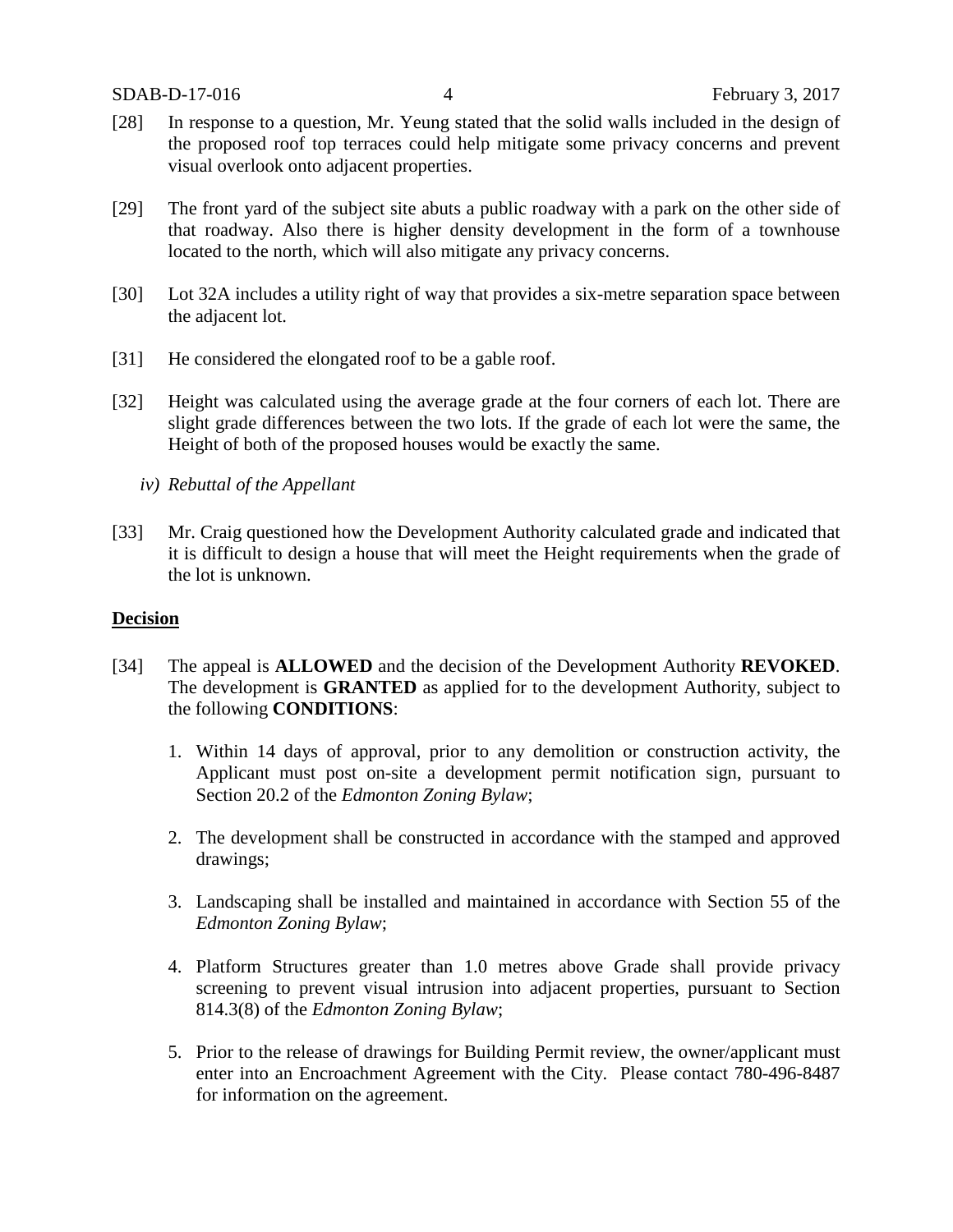#### ADVISEMENTS

- 2. Lot grades must match the *Edmonton Drainage Bylaw* 16200 and/or comply with the Engineered approved lot grading plans for the area. Contact Drainage Services at 780-496-5576 or [lot.grading@edmonton.ca](mailto:lot.grading@edmonton.ca) for lot grading inspection inquires.
- [35] In granting the development, the following variances to the *Edmonton Zoning Bylaw* are allowed:

Height – The maximum Height is 9.2 metres instead of 8.6 metres, requiring a variance of 0.6 metres (Section 814.3.13).

The Stepback requirements for Rooftop Terraces contained in Section  $61(1)(a)$  of the *Edmonton Zoning Bylaw* are waived.

#### **Reasons for Decision**

- [36] Single Detached Housing is a Permitted Use in the RF1 Single Detached Residential Zone.
- [37] The proposed development requires a variance to Section 814.3(13) of the *Edmonton Zoning Bylaw* which states that the maximum Height shall not exceed 8.6 metres. The height of the proposed development is 9.2 metres.
- [38] The proposed development also requires a variance to the Stepback requirements for Rooftop Terraces pursuant to Section 61 of the *Edmonton Zoning Bylaw.*
- [39] Based on the information provided, the Board is satisfied that the community consultation requirements of the Mature Neighbourhood Overlay have been fulfilled. Two neighbours within the 60-metre notification zone voiced concerns about the development. One neighbour lives adjacent to the site and another lives across the back lane and to the southeast. Both were concerned about loss of privacy, loss of direct sunlight and changing the character of this neighbourhood, which is largely made up of bungalows.

The proposed development exceeds the maximum Height of 8.6 metres, that is the Height to the midpoint of the sloped roof, by 0.6 metres. However, the Board notes that the overall Height to the ridge line of the roof is 10.0 metres, which is less than the maximum allowable overall Height of 10.1 metres (Section 52.2(c) *Edmonton Zoning Bylaw*).

[40] Further, the orientation of the proposed development, with a roadway and a park to the north, means that for most of the day the sun shadowing caused by the development will not significantly affect neighbouring properties.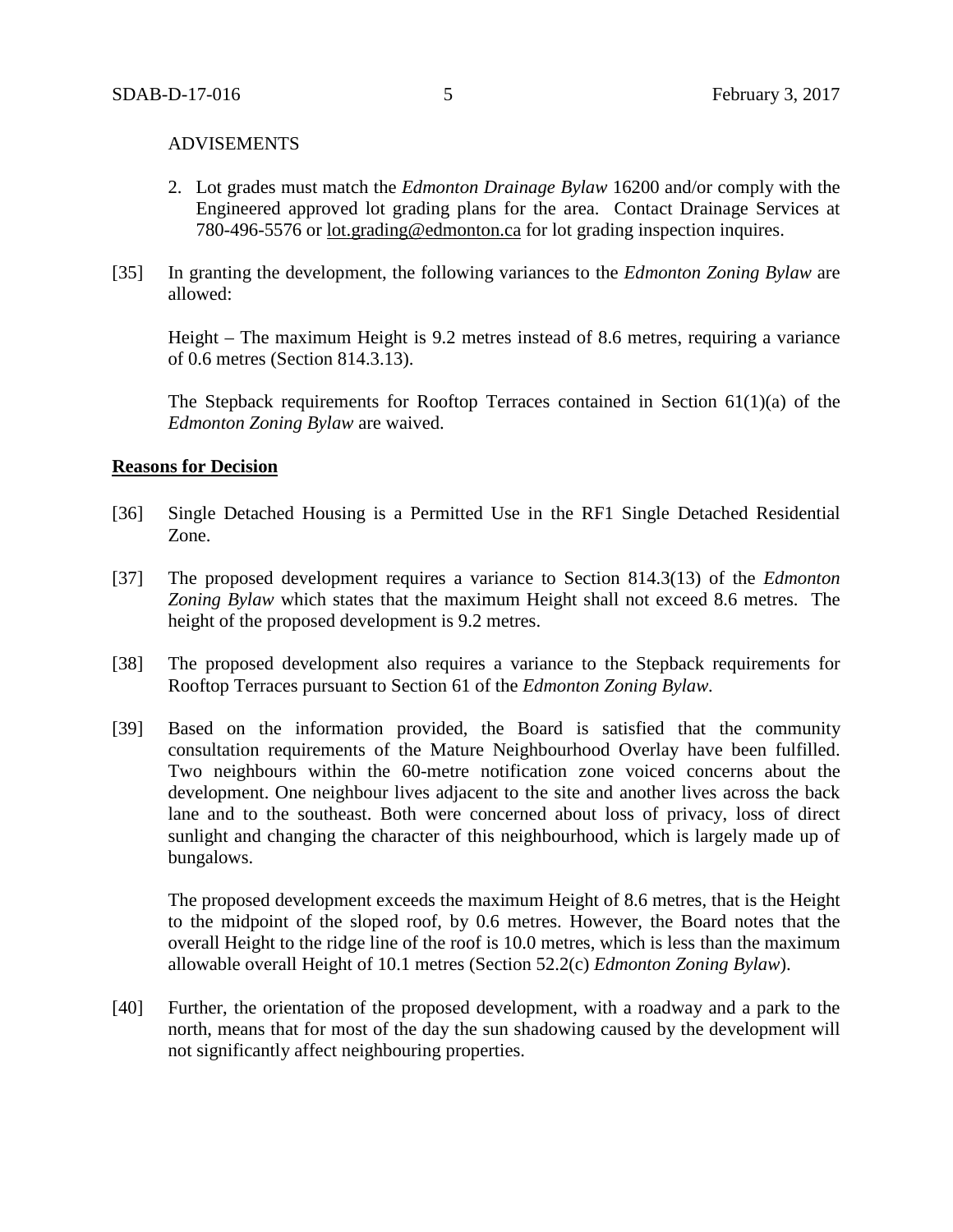As well, the 6.1-metre utility right of way to the west provides a significant buffer that will mitigate any increased massing effect caused by the variance in Height.

For these reasons, the Board is of the opinion that the relatively minor variance of 0.6 metres in Height will not have a significant impact on the neighbourhood or on neighbouring parcels of land.

- [41] The Board is of the view that the Stepback requirements for Rooftop Terraces contained in Section 61(1)(a) of the *Edmonton Zoning Bylaw* are primarily intended to provide increased privacy for adjacent property owners.
- [42] The proposed development has two Rooftop Terraces, one at the front and one at the rear. Each Rooftop Terrace has solid side walls that slope from seven and one-half feet near the ridge line of the roof to four feet at the outside, where they meet solid four-foot parapet walls. The result is that each Rooftop Terrace is essentially enclosed with restricted sight lines to neighbouring properties.
- [43] The Board finds that this design feature will provide adequate privacy for neighbouring property owners and has, therefore, waived the requirements of Section  $61(1)(a)$  of the *Edmonton Zoning Bylaw*.
- [44] For all of the above reasons, it is the opinion of the Board, that the proposed development will not unduly interfere with the amenities of the neighbourhood nor materially interfere with or affect the use, enjoyment or value of neighbouring parcels of land.

Mr. M. Young, Presiding Officer Subdivision and Development Appeal Board

Board members in attendance: Ms. P. Jones, Mr. R. Handa, Mr. L. Pratt, Ms. E. Solez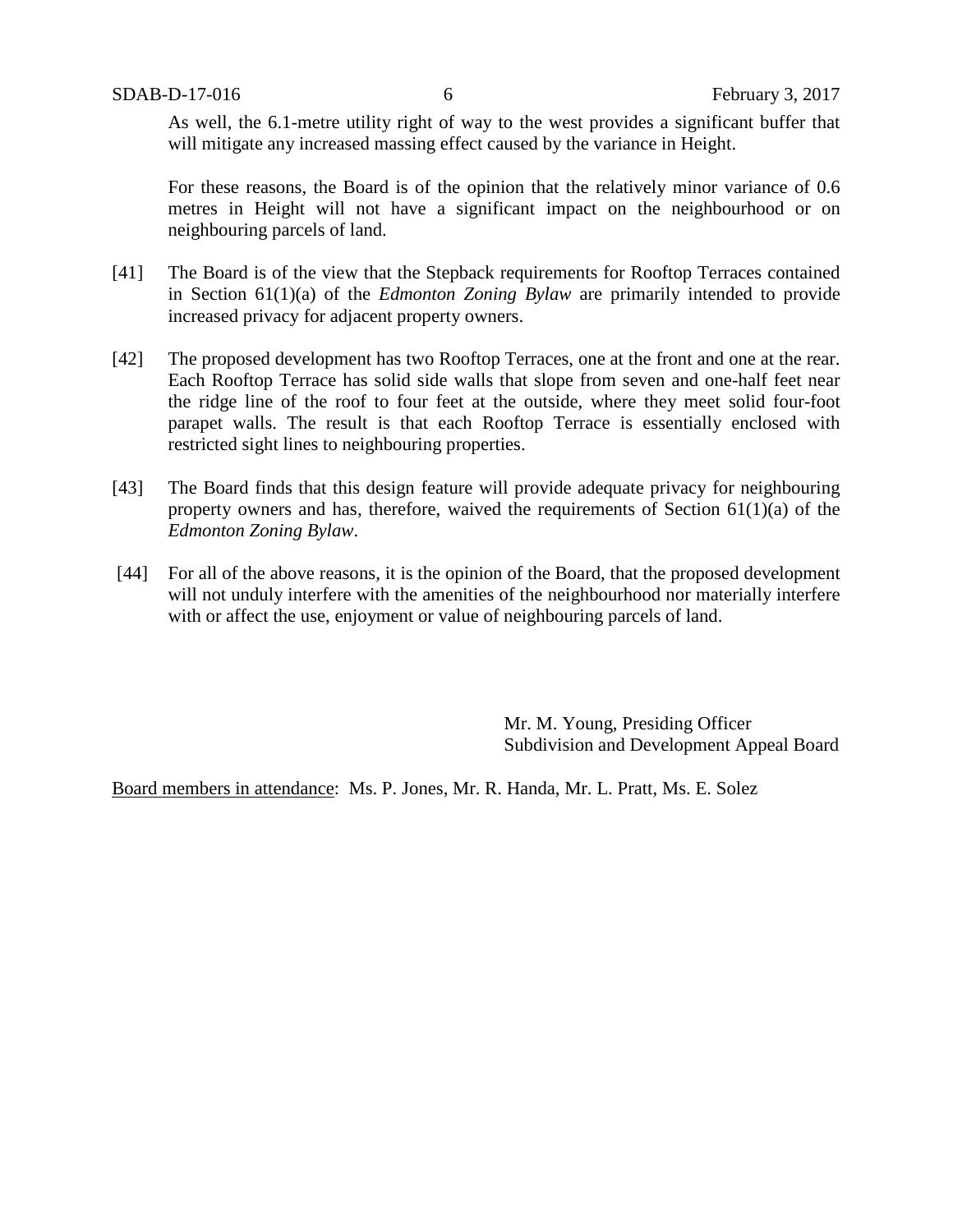# **Important Information for the Applicant/Appellant**

- 1. This is not a Building Permit. A Building Permit must be obtained separately from the Sustainable Development Department, located on the  $5<sup>th</sup>$  Floor, 10250 – 101 Street NW, Edmonton.
- 2. Obtaining a Development Permit does not relieve you from complying with:
	- a) the requirements of the *Edmonton Zoning Bylaw*, insofar as those requirements have not been relaxed or varied by a decision of the Subdivision and Development Appeal Board,
	- b) the requirements of the *Alberta Safety Codes Act*,
	- c) the *Alberta Regulation 204/207 – Safety Codes Act – Permit Regulation*,
	- d) the requirements of any other appropriate federal, provincial or municipal legislation,
	- e) the conditions of any caveat, covenant, easement or other instrument affecting a building or land.
- 3. When an application for a Development Permit has been approved by the Subdivision and Development Appeal Board, it shall not be valid unless and until any conditions of approval, save those of a continuing nature, have been fulfilled.
- 4. A Development Permit will expire in accordance to the provisions of section 22 of the *Edmonton Zoning Bylaw, Bylaw 12800*, as amended.
- 5. This decision may be appealed to the Alberta Court of Appeal on a question of law or jurisdiction under section 688 of the *Municipal Government Act*, RSA 2000, c M-26. If the Subdivision and Development Appeal Board is served with notice of an application for leave to appeal its decision, such notice shall operate to suspend the Development Permit.
- 6. When a decision on a Development Permit application has been rendered by the Subdivision and Development Appeal Board, the enforcement of that decision is carried out by the Sustainable Development Department, located on the 5th Floor, 10250 – 101 Street NW, Edmonton.

*NOTE: The City of Edmonton does not conduct independent environmental checks of land within the City. If you are concerned about the stability of this property for any purpose, you should conduct your own tests and reviews. The City of Edmonton, when issuing a development permit, makes no representations and offers no warranties as to the suitability of the property for any purpose or as to the presence or absence of any environmental contaminants on the property.*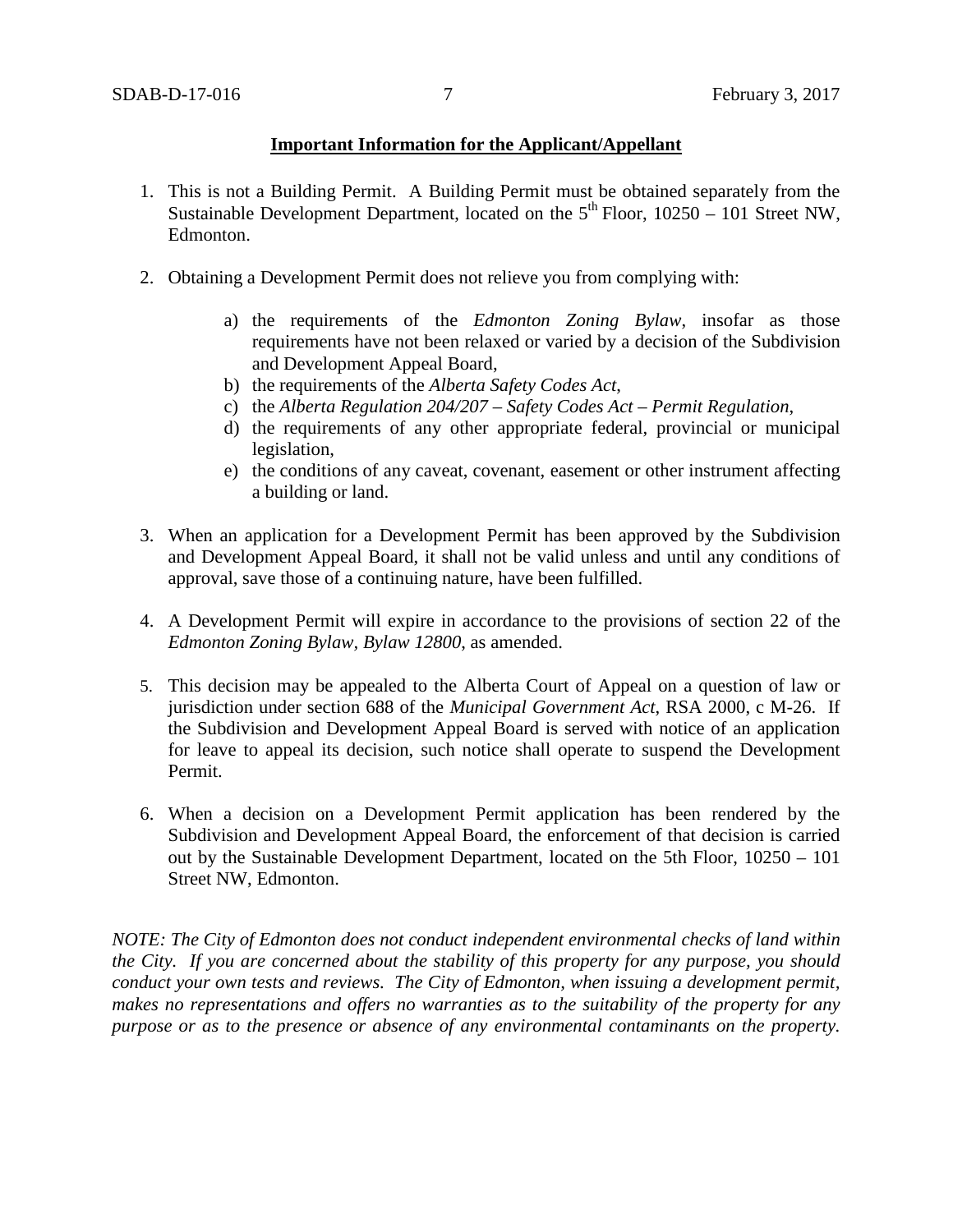

Date: February 3, 2017 Project Number: 220587701-001 File Number: SDAB-D-16-316

# **Notice of Decision**

[1] The Subdivision and Development Appeal Board, at a hearing on December 7, 2016, made and passed the following motion with the consent of all parties:

> "That the hearing for SDAB-D-16-316 be TABLED to a date to be determined in January, 2017 at the written request of the Appellant."

[2] On January 19, 2017, the Subdivision and Development Appeal Board heard an appeal that was filed on **November 21, 2016**. The appeal concerned the decision of the Development Authority, issued on November 8, 2016 to refuse the following development:

# **To construct an addition and exterior alterations to an existing Religious Assembly (250-seat addition to 250-seat building and parking lot expansion) (Ethiopian Church).**

- [3] The subject property is on Plan RN46 Blk 22 Lots 17-20, located at 11409 124 Street NW, within the CNC Neighbourhood Convenience Commercial Zone. The West Ingle Area Redevelopment Plan applies to the subject property.
- [4] The following documents were received prior to the hearing and form part of the record:
	- A copy of the West Ingle Area Redevelopment Plan;
	- Photographs from the Appellant;
	- A copy of the Development Permit application with attachments, proposed plans, and the refused Development Permit;
	- A parking justification from the Development Officer;
	- A Transportation Public Consultation from the Development Officer;
	- Circulation responses from other City Departments, submitted by the Development Officer; and
	- The Development Officer's written submission; and
	- On-line responses from two properties in opposition to the proposed development.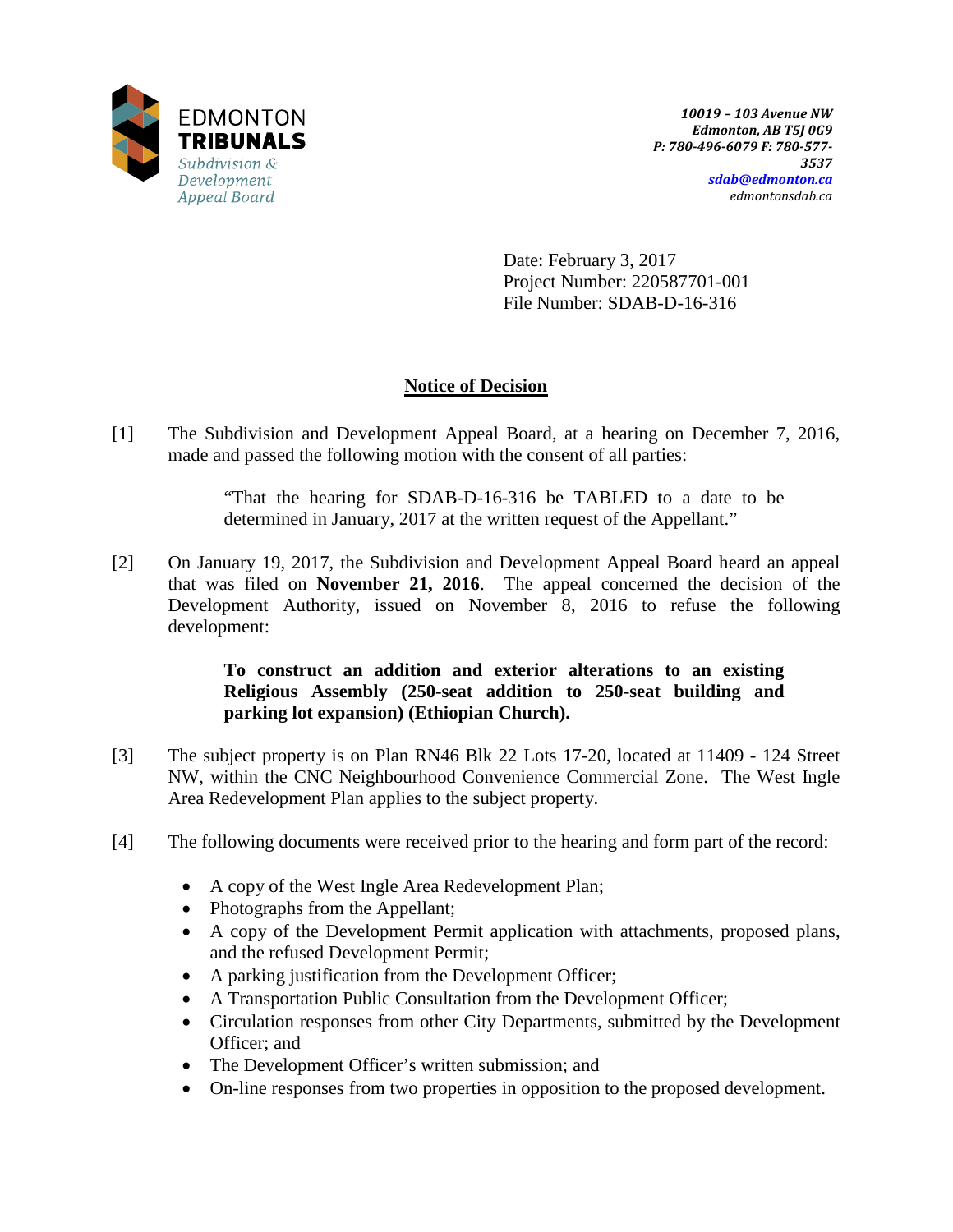### **Preliminary Matters**

[5] The Board made and passed the following motion:

"That SDAB-D-16-316 be raised from the table."

- [6] At the outset of the appeal hearing, the Presiding Officer confirmed with the parties in attendance that there was no opposition to the composition of the panel.
- [7] The Presiding Officer outlined how the hearing would be conducted, including the order of appearance of parties, and no opposition was noted.
- [8] The appeal was filed on time, in accordance with section 686 of the *Municipal Government Act*, RSA 2000, c M-26.

#### **Summary of Hearing**

- *i) Position of the Appellant, Ms. F. Hansen of Superior Buildings & Design Ltd.*
- [9] Ms. Hansen indicated that their initial application proposed 250 additional seats for a total of 500 seats, but they now want to amend their application to 50 additional seats, for a total of 300 seats.
- [10] The intent of the proposed development is to provide more space and not necessarily more seats.
- [11] The subject Site used to be a gas station and has been their church for 20 years.
- [12] Occasionally parishioners are forced to stand or sit in the vestibule for Sunday services.
- [13] The existing green space on their property will be converted into parking stalls.
- [14] Their goal with this proposal is to maximize the site and building size so they do not have to reapply every few years for further expansion.
- [15] She referred to a photograph to show the crowded indoor space during a typical service. A second photograph showed a vacant parking stall during a service, which demonstrated that they were not always at capacity for parking. She indicated that the parking lot is rarely at capacity during a Sunday service.
- [16] At present they only have one service on Sunday. They do not want multiple services on Sunday, but if the expansion is not approved, they may have to.
- [17] With respect to the Development Officer's calculation of 36 on-site parking stalls, she referred to the parking lot plan to show that there are 39 on-site parking stalls proposed.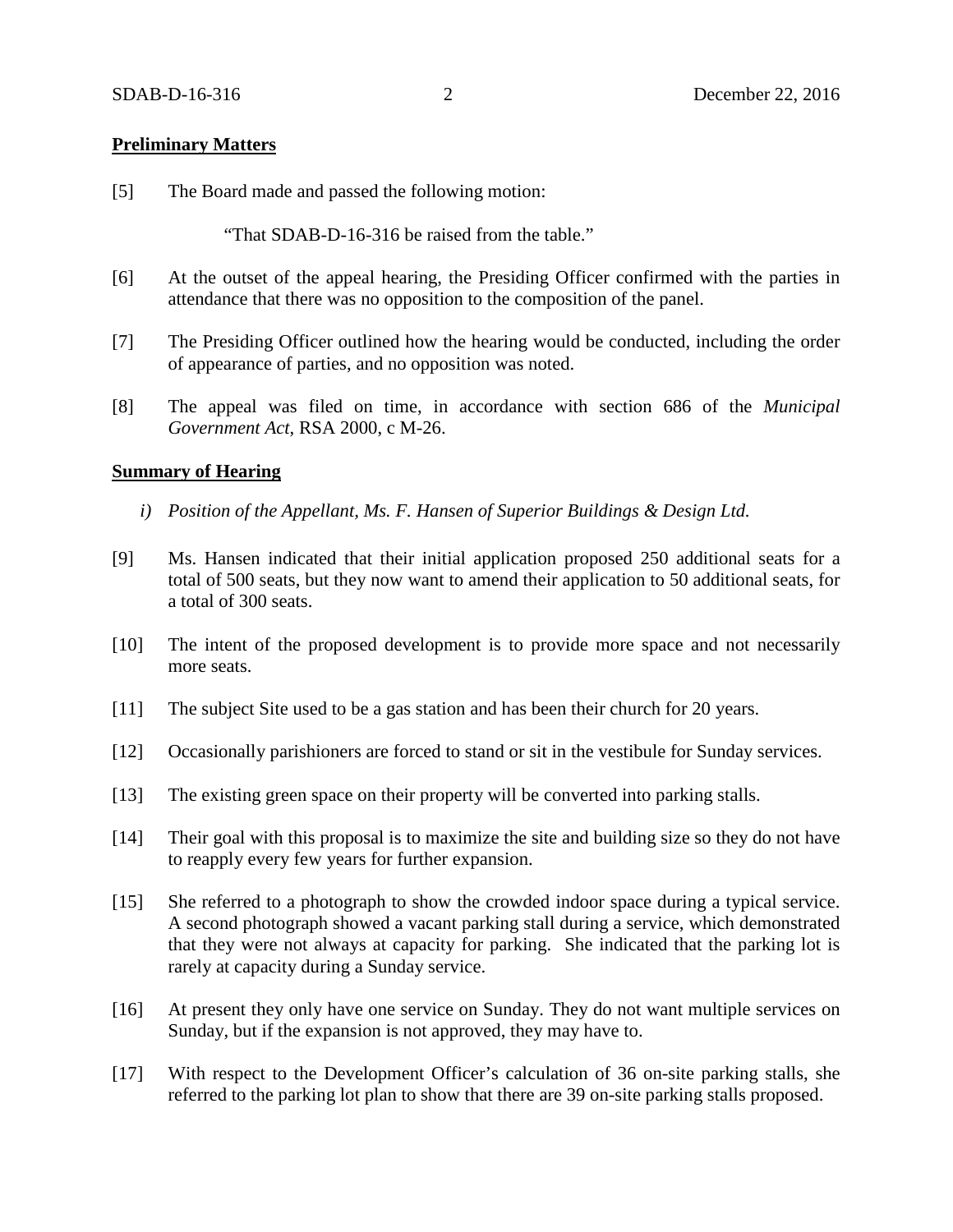- [18] Regarding the variance required for the parking lot Setback, the proposed parking lot plans are based on the boundaries of the existing parking lot. They wish to have the Setback requirement waived.
- [19] With regard to the alley access to the parking lot, Ms. Hansen indicated that she had a meeting with Transportation Services prior to their Development Permit application and was advised that the alley access was acceptable. Based on that conversation, she was under the impression that no road and curb upgrades would be required.
- [20] They conducted a parking review on November 27, 2016 for a Sunday service and there were five parking stalls available.
- [21] Many parishioners take public transportation and/or taxis and therefore do not require parking.
- [22] There is on-street parking available on 113 Avenue, 114 Avenue and 115 Avenue. 124 Street does not have parking restrictions on weekends.
- [23] With regard to the loading space requirement, Ms. Hansen indicated that nothing is delivered to the church and they have no need for a loading zone. They would like this requirement waived.
- [24] Archbishop Abraham indicated that the church has been in existence for 20 years.
- [25] The expansion of their church is required to accommodate a new generation of families.
- [26] They have never received any complaints during their 20 years in existence and they try to be respectful neighbours.
- [27] Ms. Hansen indicated that their Orthodox denomination holds services on Christmas and Easter but these are not celebrated on the same days as Canadian statutory holidays. As well, the services on these two occasions are at midnight. In her opinion, this breaks up the parking demand during those busy times.
- [28] With respect to questions from the Board, Ms. Hansen provided the following:
	- a. If they had to comply with the Setback requirement, two parking spaces would be removed.
	- b. There is a major bus route with bus stops on each side of 124 Street near their property.
	- c. She estimates that there are approximately 20 off-site parking spaces on the streets abutting the frontage and flank of their property.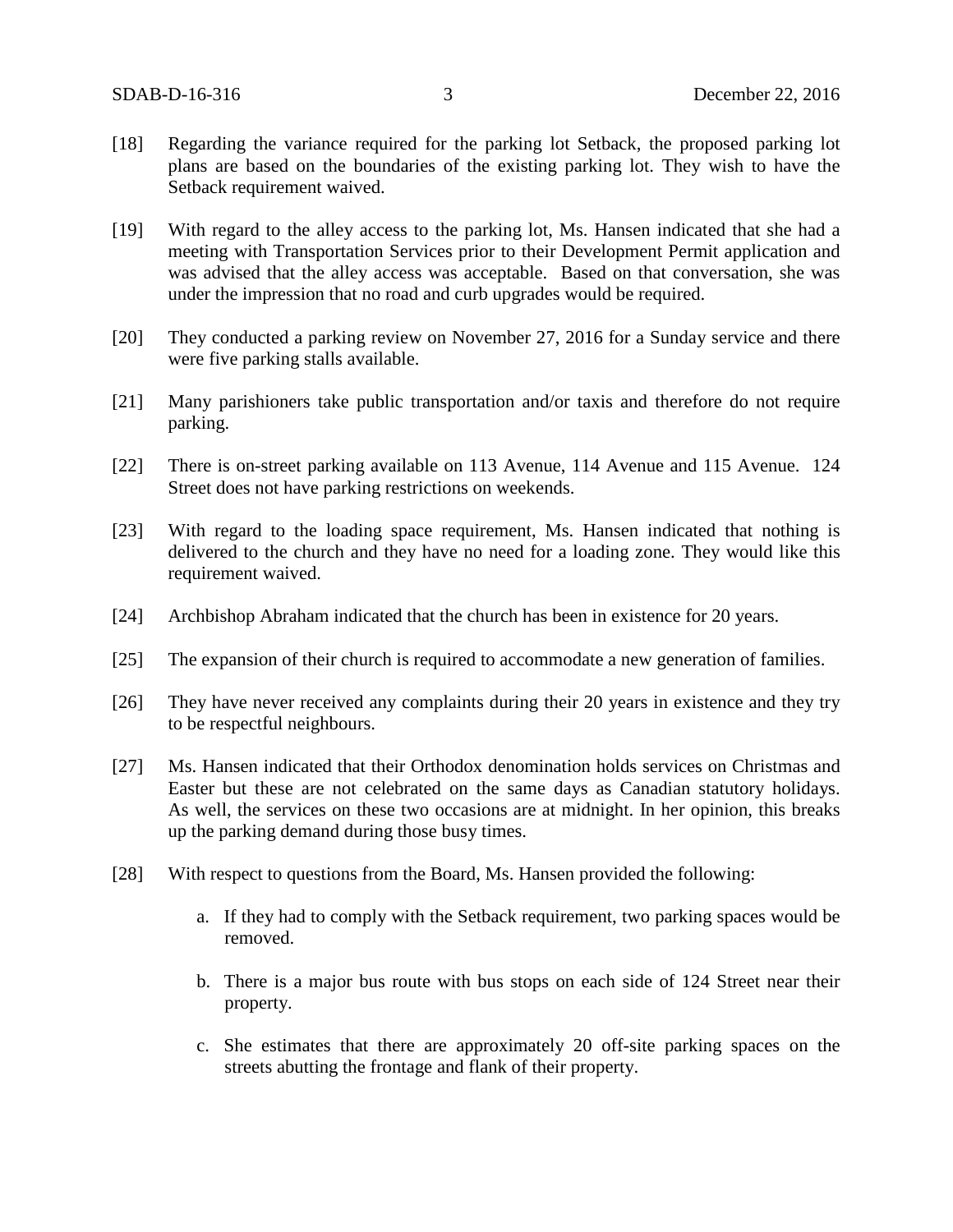- d. Approximately 75 parishioners attend a normal Sunday service; some days there are up to 130 parishioners.
- e. With regard to the photograph demonstrating the indoor service, Mr. T. Mogess, a Senior of the church, indicated that most people stand during prayer.
- f. There is no daycare or similar service within the church, however there is a Sunday school for the children located in the basement during the Sunday service which is on the main floor.
- g. There are four Eastern Orthodox churches in Edmonton.
- h. They clarified that the hours of operation during their Sunday service are between 7:00 a.m. and 11:00 a.m. The majority of parishioners have left the church by 11:00 a.m.
- i. Ms. Hansen clarified that they are proposing to build 10 parking stalls in addition to the 29 existing stalls.
- j. Although the *Edmonton Zoning Bylaw* requires 75 on-site parking stalls for 300 seats, it does not take into account parishioners using public transportation and the available on-street parking.

# *ii) Position of the Development Officer, Mr. I. Welch*

- [29] With respect to expanding the church to allow for more comfortable space and more parishioners, the reality of the current situation is that the parking lot is full or mostly full during Sunday service.
- [30] In his view, the proposed expansion of the parking lot is not at the same level as the proposed building expansion. This will lead to vehicular spillover onto neighbouring roadways.
- [31] With this expansion, it is about the impact it will have and whether that impact can be mitigated. He reviewed this application with Transportation Planning, who had concerns about the parking spillover. Despite the Appellant's indication that they want to amend their application to 300 total seats from the initially proposed 500, he still believes his decision to refuse the development permit is sound.
- [32] He reiterated that there is enough information to show that the existing parking lot does not have sufficient space and the proposed building expansion will further impact the neighbourhood.
- [33] With respect to questions from the Board, Mr. Welch provided the following: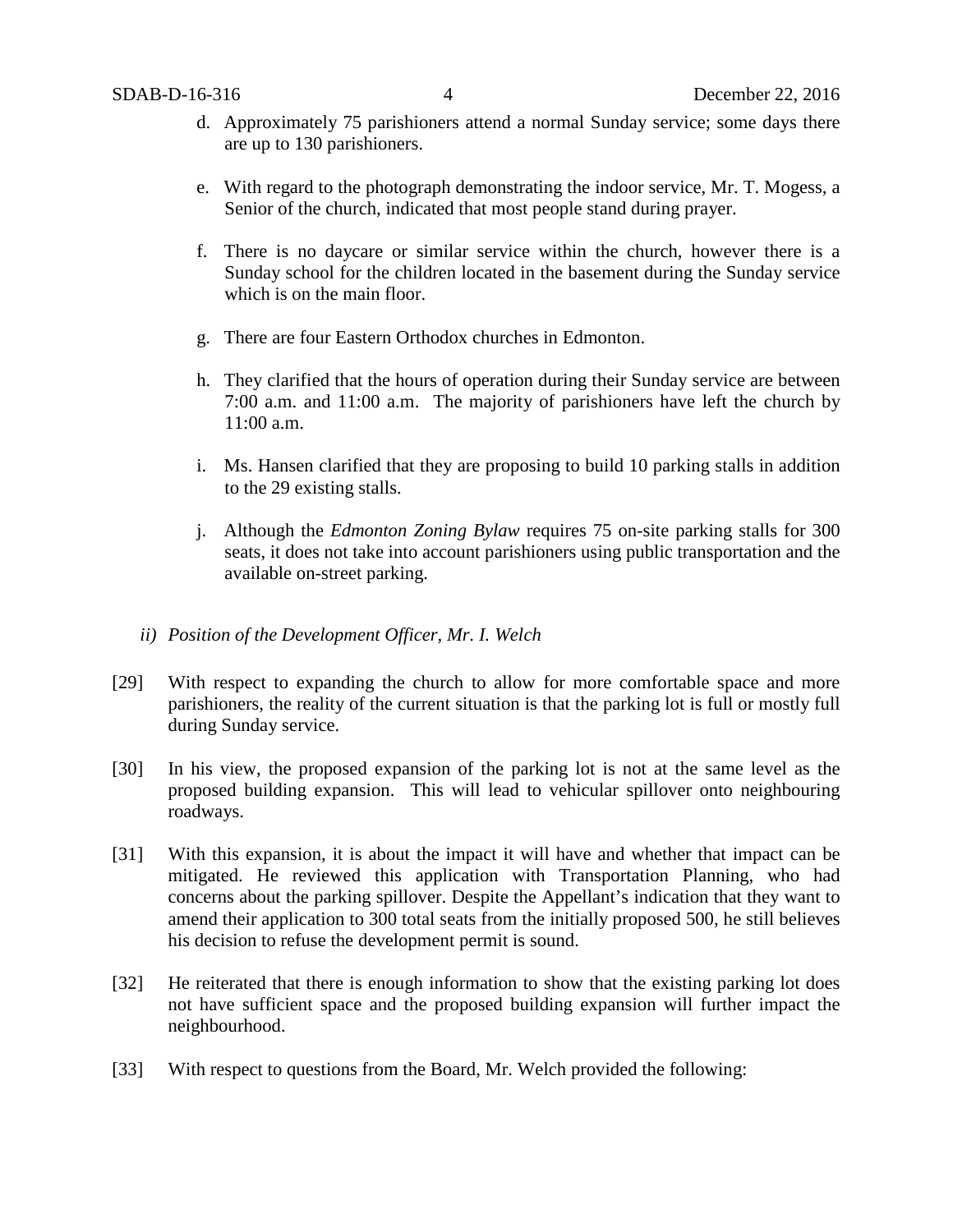- a. He indicated that the loading space and Setback requirements are less of a concern than parking. His main concern is the parking deficiency and the spillover onto adjacent roadways as well as the fact that access to the parking lot will be solely through the alley. Residential alleys are not meant to accommodate non-residential uses, which is why the regulations prohibit Religious Assemblies from using alleys that abut residential properties.
- b. He acknowledged that the proposed parking plan accommodates 39 parking stalls and not 36 as he had stated in his reasons for refusal.
- c. With respect to the fact that all 20 people who responded to the neighbourhood consultation process did not object to the proposed development, he indicated that he felt the community consultation had not been conducted properly by the Appellant. He indicated that a proper community consultation requires the applicant to return to properties whose residents were not home at the first round. Notwithstanding the positive response, he decided to err on the side of caution because of the potential impact. The Presiding Officer pointed out that that the memorandum from Transportation Planning dated October 18, 2016 indicates that the community consultation was conducted on three separate days at three separate times during the day, which seems to indicate that the Development Officer's concerns about the adequacy of the consultation were unfounded.
- d. Mr. Welch did consider the fact that some parishioners walk and use public transportation. However, the documentation submitted to him indicated that a large portion of parishioners use vehicles.
- e. With respect to the fact that the church only holds a service once a week for a limited time, he indicated that his main concern is the intensity of the use. With the intense level occurring even once a week, it still impacts the neighbourhood.
- f. There was no parking variance granted when the Religious Assembly was approved 20 years ago. Mr. Welch stated that in the 1990s the parking regulations of the old Land Use Bylaw were more generous.
- g. He confirmed there is a commercial strip to the north that abuts the same alley.
- h. He could not comment on whether there is another Religious Assembly in the inner city with adequate on-site parking but he indicated that church parking is an on-going issue.
- i. He is unaware of any parking or traffic complaints with this development.
- *iii) Position of Mr. and Mrs. Dusseault, Affected Property Owner in Opposition to the proposed development*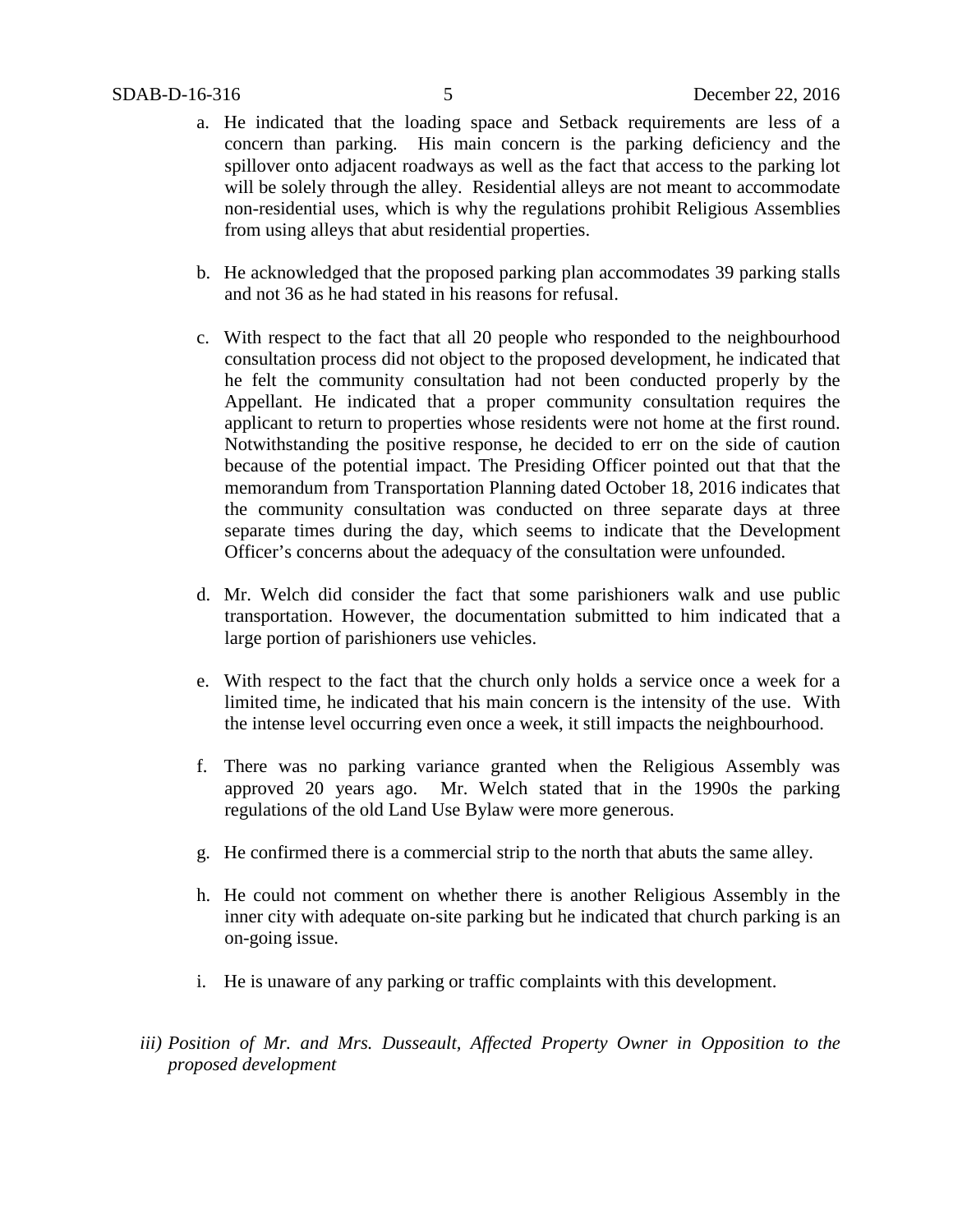- [34] The church has been a peaceful neighbour and there have never been noise issues but parking has been a concern.
- [35] They are the property owners of the apartment building immediately north of the subject Site.
- [36] Tenants in their building have indicated that when the church parking lot is full, parishioners park in the alley, which has blocked access. They are concerned with the ramifications if there is ever an emergency and the alley is blocked.
- [37] 124 Street is congested with vehicle parking and traffic and they are concerned that there are not enough crosswalks to accommodate the number of people attending Sunday service.
- [38] They feel that there is the potential for the church to hold other events, such as weddings.
- [39] In their opinion, there is a tendency to drive in the winter due to the harsh climate and aging population.
- [40] There are no street side businesses like restaurants or cafes within a three block radius, so there is no reason for people to park in the church parking lot on non-service days.
- [41] On-street parking spaces will be further reduced with more infill development occurring in the area.
- [42] When the church holds outdoor summer celebrations, it causes mini-traffic jams.
- [43] There is already a parking problem and they feel it will get worse if the subject Site cannot accommodate parking.
- [44] There are several renters in the area who, in their opinion, do not have the same stake in the neighbourhood as property owners. Some of the approvals received in the course of the community consultation may have been from renters. This is not the same as approval from a property owner.

# *iv) Rebuttal of the Appellant*

- [45] Ms. Hansen indicated that the parking impact study from the November 27, 2016 service determined that out of 130 parishioners, 18 walked, 9 took a taxi, and 29 took a bus.
- [46] She indicated that most of the parishioners cannot afford a car.
- [47] There is a marked crosswalk in front of their property on 124 Street and the City would not allow a crosswalk between two bus stops if there was a safety issue.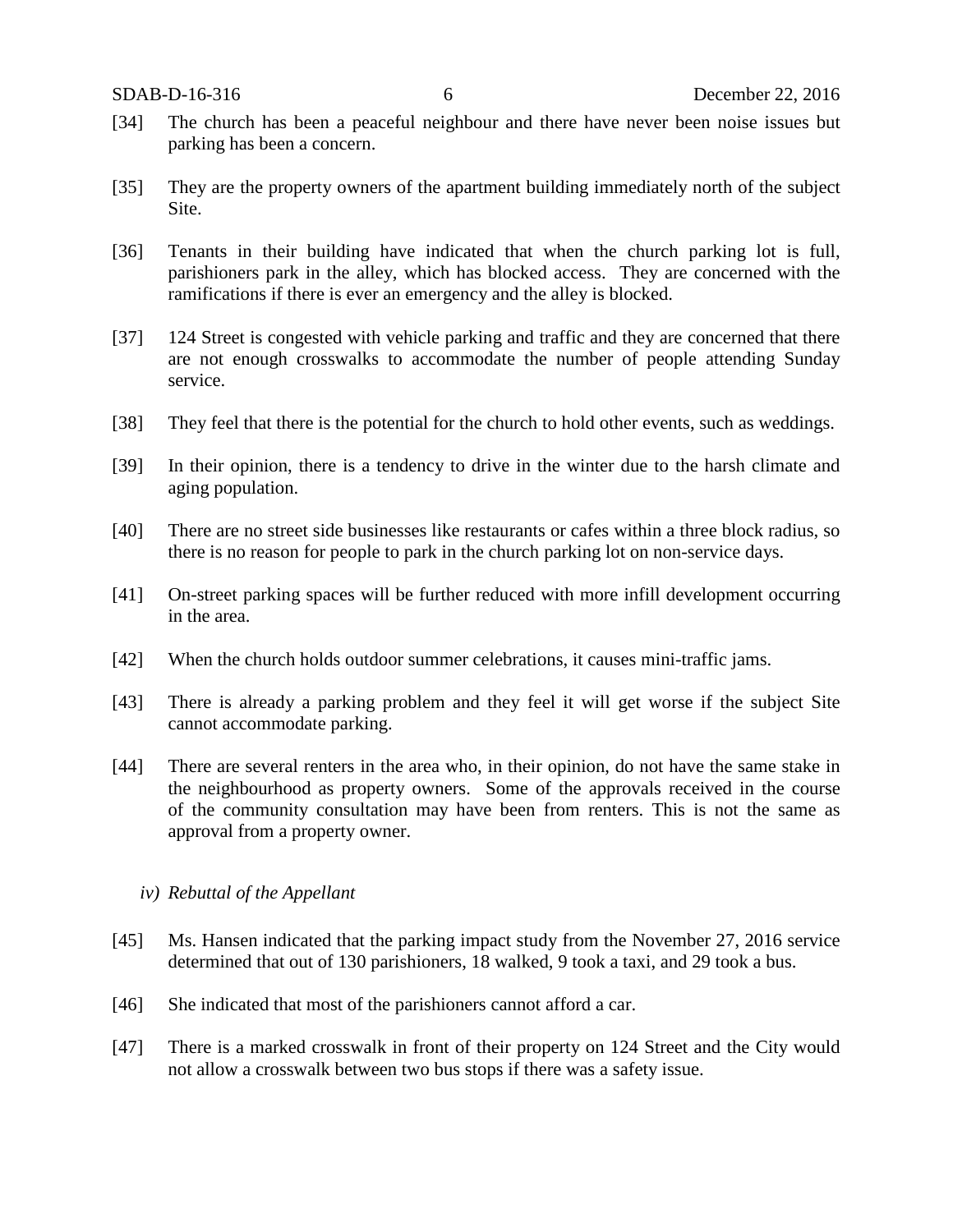[48] She is concerned about some of the Development Officer's proposed conditions if the development is approved, particularly Condition 2 relating to an environmental site assessment. She does not understand why an environmental site assessment would be required since the church has existed on the subject Site for 20 years.

### **Decision**

- [49] The appeal is **ALLOWED** and the decision of the Development Authority is **REVOKED**. The development is **GRANTED** as applied for to the Development Authority, subject to the following **CONDITIONS**:
	- 1) The development shall be constructed in accordance with the stamped and approved drawings.
	- 2) The maximum number of parishioners allowed during a regular, weekly service shall not exceed 300. More may be allowed during Orthodox Christmas and Easter services.
	- 3) WITHIN 14 DAYS OF APPROVAL, prior to any demolition or construction activity, the applicant must post on-site a development permit notification sign (Section 20.2).
	- 4) PRIOR TO THE RELEASE OF DRAWINGS FOR BUILDING PERMIT REVIEW, the applicant shall provide the Development Officer with a copy of a Phase One Environmental Site Assessment that is completed and signed off by a Qualified Environmental Specialist and confirms that the Site is suitable for the full range of development contemplated in this Permit, to the satisfaction of the Development Officer. The Environmental Site Assessment shall include a comparison of any previous environmental information on record to the most recent Alberta Environment Criteria, and any additional investigation necessary to prove site suitability. This could include the following (not limited to): Phase II ESA, Remediation Report, and/or Risk Management Plan.

Failure to provide such an assessment within two years of the date of issuance of this Permit, shall result in the expiry of this Permit pursuant to Section 22.4(a)(ii) of the Edmonton Zoning Bylaw 12800.

4) PRIOR TO THE RELEASE OF DRAWINGS FOR BUILDING PERMIT REVIEW, the applicant or property owner shall pay a Lot Grading Fee of \$220.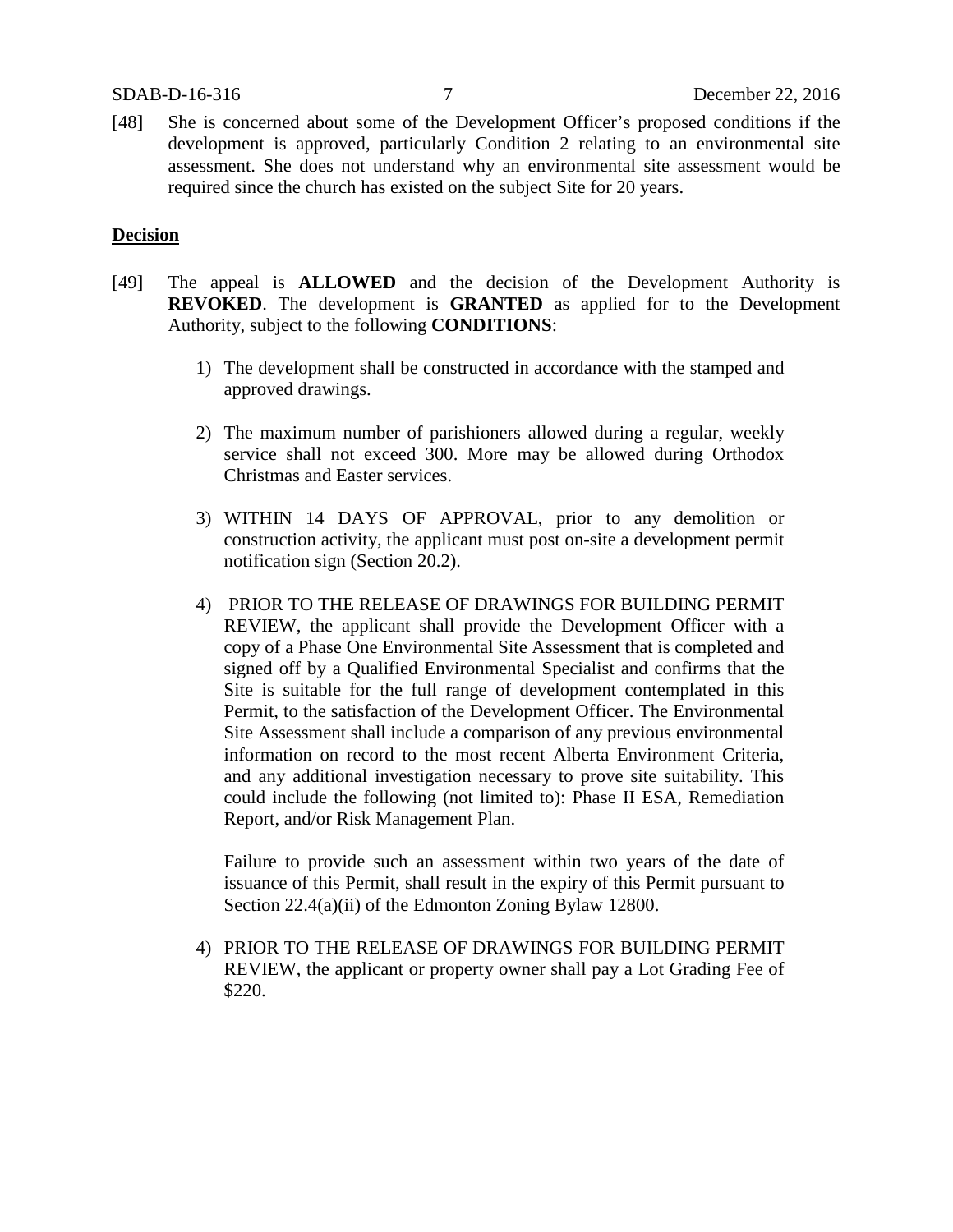5) PRIOR TO THE RELEASE OF DRAWINGS FOR BUILDING PERMIT REVIEW, the applicant or property owner shall provide a guaranteed security to ensure that landscaping is provided and maintained for two growing seasons. The Landscape Security may be held for two full years after the landscaping has been completed. This security may take the following forms:

a) cash to a value equal to 100% of the established landscaping costs;

or

b) an irrevocable letter of credit having a value equivalent to 100% of the established landscaping costs.

Any letter of credit shall allow for partial draws. If the landscaping is not completed in accordance with the approved Landscape Plan(s) within one growing season after completion of the development or if the landscaping is not well maintained and in a healthy condition two growing seasons after completion of the landscaping, the City may draw on the security for its use absolutely. Landscaping shall be in accordance to the approved landscape, Section 55 and to the satisfaction of the Development Officer. (Reference Section 55.8).

6) PRIOR TO THE RELEASE OF DRAWINGS FOR BUILDING PERMIT REVIEW, the owner must enter into a Municipal Improvement Agreement with the City for the following improvement:

a) filling in of the existing access approximately 8.5 m east of the west property line on the north side of 114 Avenue.

Engineering Drawings are not required for this Agreement. However, construction must meet the City of Edmonton Design and Construction Standards. The Agreement must be signed by the property owner and returned to Transportation Planning and Engineering to the attention of Loli Fernandez (780-944-7683) including an irrevocable Letter of Credit in the amount of \$8000.00 to cover 100% of construction costs. The Agreement will be forwarded directly to the owner for their signature.

7) The existing 6.7 m commercial access approximately 8.5 m east of the west property line on the north side of 114 Avenue must be removed and filled in with curb, gutter and sidewalk constructed as per City of Edmonton Design and Construction Standards and the boulevard restored to grass, as per the Sustainable Development memorandum dated 18 October 2016.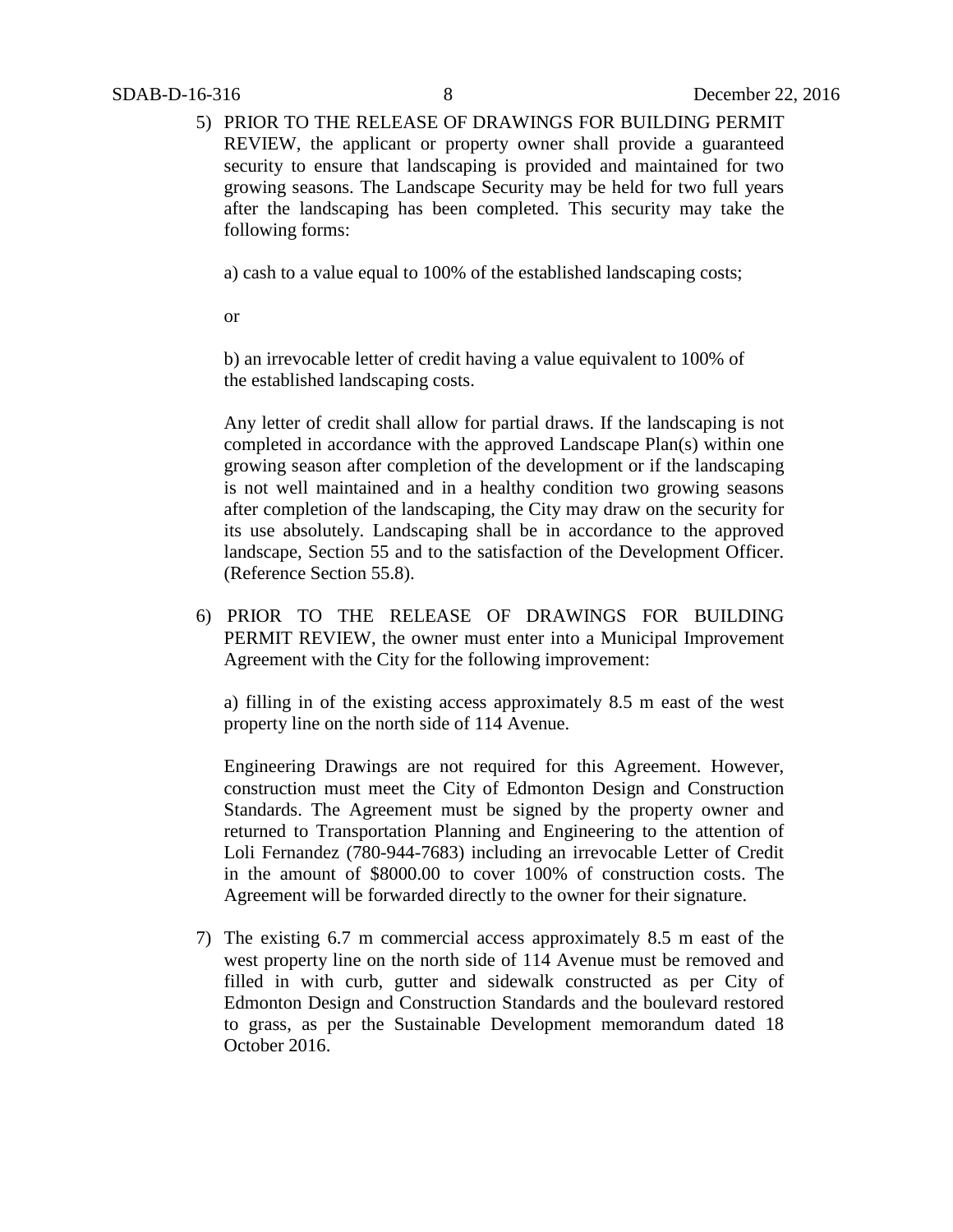- 8) All access locations and curb crossings shall have the approval of the Transportation Planning and Engineering Department prior to the start of construction. (Reference Section 53(1)).
- 9) There may be utilities within road right-of-way not specified that must be considered during construction. The owner/applicant is responsible for the location of all underground and above ground utilities and maintaining required clearances as specified by the utility companies. Alberta One-Call (1-800-242-3447) and Shaw Cable (1-866-344-7429; [www.digshaw.ca\)](http://www.digshaw.ca/) should be contacted at least two weeks prior to the work beginning to have utilities located. Any costs associated with relocations and/or removals shall be at the expense of the owner/applicant.
- 10) Any hoarding or construction taking place on road right-of-way requires an OSCAM (On-Street Construction and Maintenance) permit. OSCAM permit applications require Transportation Management Plan (TMP) information. The TMP must include:
	- the start/finish date of project;
	- accommodation of pedestrians and vehicles during construction;
	- confirmation of lay down area within legal road right of way if required;
	- and to confirm if crossing the sidewalk and/or boulevard is required to temporarily access the site.

It should be noted that the hoarding must not damage boulevard trees. The owner or Prime Contractor must apply for an OSCAM online at: [http://www.edmonton.ca/transportation/on\\_your\\_streets/on-street](http://www.edmonton.ca/transportation/on_your_streets/on-street-)construction-maintenance-permit.aspx

- 11) Any alley, sidewalk, or boulevard damage occurring as a result of construction traffic must be restored to the satisfaction of Transportation Planning and Engineering, as per Section 15.5(f) of the Zoning Bylaw. The alley, sidewalks and boulevard will be inspected by Transportation Planning and Engineering prior to construction, and again once construction is complete. All expenses incurred for repair are to be borne by the owner.
- 12) Bicycle parking shall be provided in accordance to Section 54.3 and to the satisfaction of the Development Officer.
- 13) Exterior lighting shall be developed to provide a safe lit environment in accordance with Sections 51 and 58 and to the satisfaction of the Development Officer.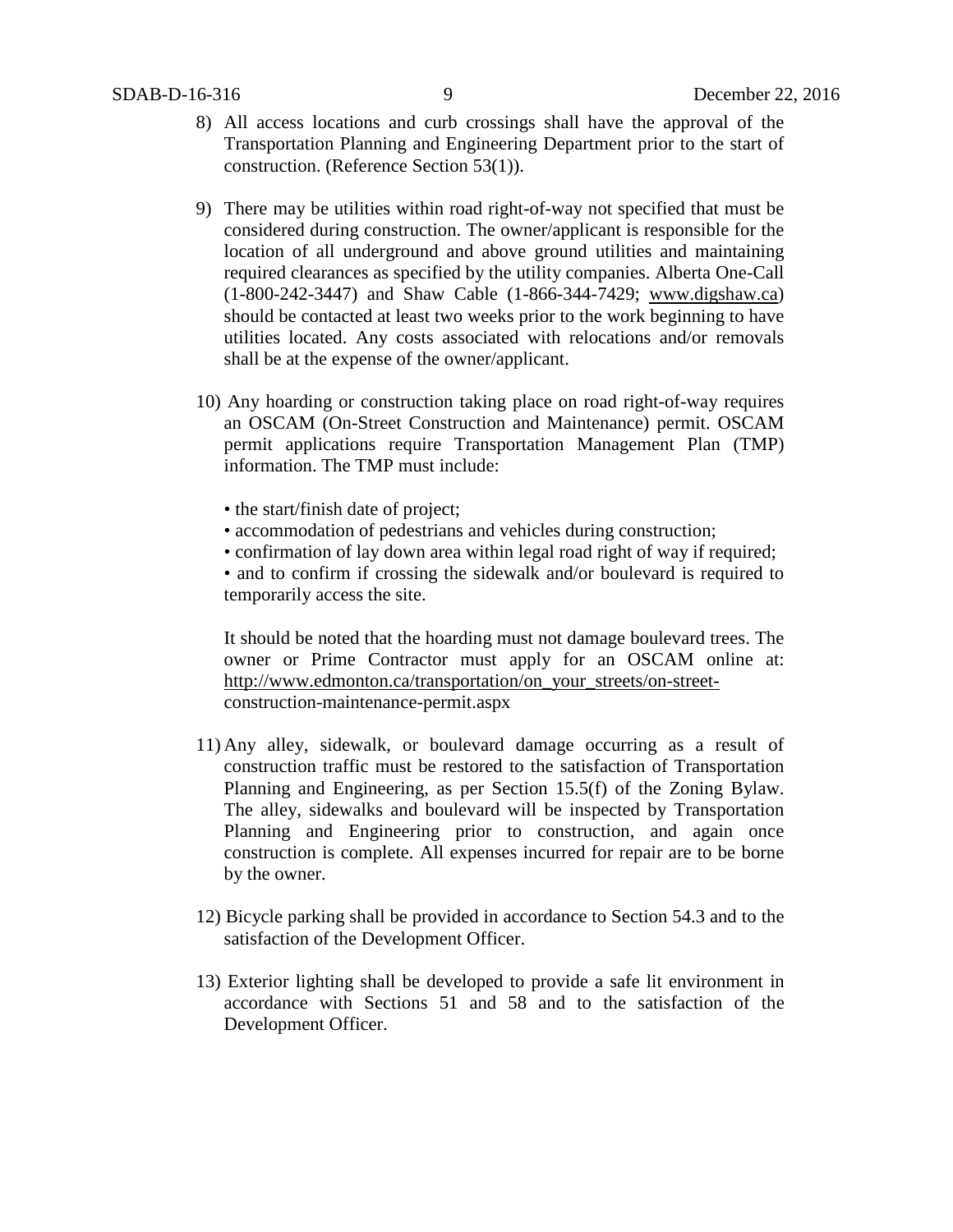14) Any outdoor lighting for any development shall be located and arranged so that no direct rays of light are directed at any adjoining properties, or interfere with the effectiveness of any traffic control devices. (Reference Section 51 of the Edmonton Zoning Bylaw 12800).

NOTES:

- 1) Signs require separate Development Applications.
- 2) The garbage location has not been identified on the site plan. Garbage bins must be located so that all turning maneuvers for the waste management vehicles are accommodated on site.
- 3) Any further parking deficiencies will require parking justification.
- [50] In granting the development the following variances to the *Edmonton Zoning Bylaw* are allowed:
	- 1. The minimum required (west) Setback of 4.5 metres per section 310.4(5) is varied to permit a deficiency of 1.27 metres, thereby decreasing the minimum Setback to 3.23 metres.
	- 2. Section 310.4(7) is waived to permit parking in the required Setback.
	- 3. The minimum required 75 on-site parking spaces per Section 54.2, Schedule  $1(A)(45)$  is varied to permit a deficiency of 36 parking spaces, thereby decreasing the minimum required on-site parking spaces to 39.
	- 4. Section 54.4, Schedule 3(2) is waived to eliminate the required loading space.
	- 5. Section 71.3(f) is waived to allow vehicular access from the abutting Lane.

# **Reasons for Decision**

- [51] The proposed development, an addition and exterior alterations to a Religious Assembly, is a Discretionary Use in the (CNC) Neighbourhood Convenience Commercial Zone.
- [52] With respect to the variance regarding the loading space, the Board accepts the evidence of the Appellant that there is no need for a loading space. On the occasions when they do need deliveries, these will most likely occur outside of regular church service hours and there will be adequate space in the parking lot.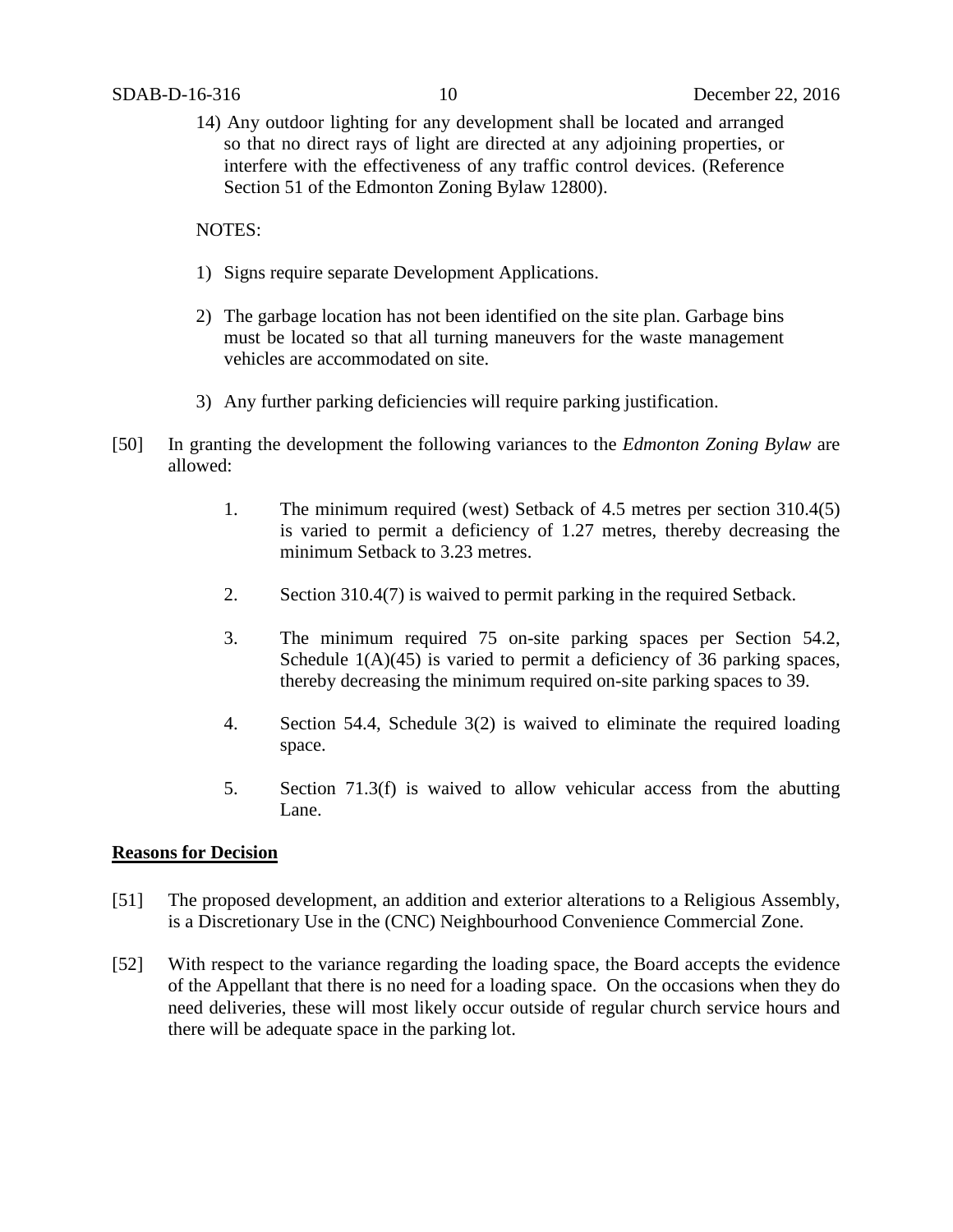- [53] With respect to the Setback variance, the Board is satisfied that extending the parking lot into the Setback will not have any significant impact on the adjacent properties or the neighbourhood. The parking lot expansion will have the same Setback as the existing parking lot. Further, the landscaping to be provided will mitigate the impact of the reduced Setback.
- [54] The real issues of this appeal are the required variances to the number of parking spaces that must be provided and the access to the Lane that abuts a zone where Single Detached Housing is a permitted use.
- [55] At the beginning of the hearing, the Appellant advised that it wanted to amend its application. Rather than an additional 250 seats, it wants an additional 50 seats in the proposed expansion of the building. This reduces the number of parking spaces required under the *Edmonton Zoning Bylaw* from 125 to 75 spaces. Since the amended application is a reduction in the proposed intensity of the proposed use and does not involve alterations to the plans, the Board decided to consider the amended application.
- [56] The Board accepts the evidence of the Appellant that on most Sundays there are between 75 to 130 parishioners in attendance. It is only during Christmas and Easter services that the congregation can swell to as many as 500 parishioners. Because this is an Orthodox church, on those occasions the services are held on different days than non-Orthodox holidays, meaning that overflow parking will not impact on-street parking to the same degree it would if the holidays coincided.
- [57] The church only holds one service on each Sunday for approximately four hours, which is completed prior to noon.
- [58] Outside of Sunday peak hours the parking lot is relatively vacant for the remainder of the week.
- [59] There are no other existing or proposed church services or daycare service offered.
- [60] There are existing bus routes on 124 Street and the Board accepts the evidence that a significant number of parishioners take public transportation or walk.
- [61] At the request of Transportation Planning, the Appellant undertook community consultation of the adjacent 52 properties. Transportation Planning appear to be satisfied with the adequacy of that process. Despite the reservations of the Development Officer and the affected persons who attended the hearing about the community consultation process, the Board is of the view that it was adequate and it gives a fair representation of the views of those residing within the notification area. Twenty residents responded and none of them objected to the proposed 250-seat addition. Of those 20 residents, many are located along the Lane through which access to the parking lot will be attained.
- [62] Unrestricted on-street parking is available on 113 Avenue, 114 Avenue and 115 Avenue. As well, there are no parking restrictions on 124 Street on weekends.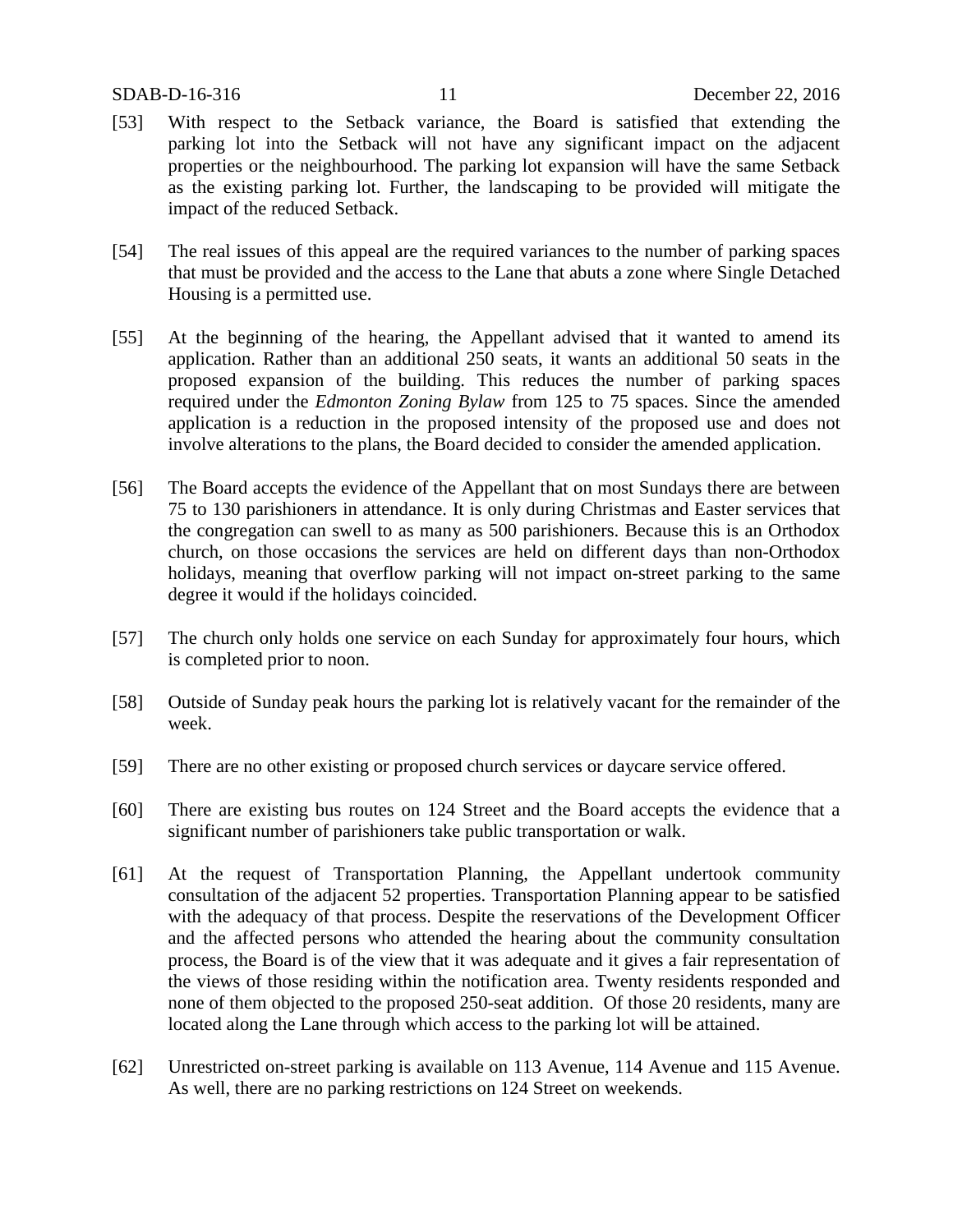- [63] The affected property owners who attended the hearing in opposition own the apartment building immediately north of the church. They were concerned about parishioners parking illegally in the Lane. However, this is a Bylaw Enforcement issue, not a development issue. The Board notes that the tenants of that apartment building have their own designated, onsite parking spots, so they won't be significantly impacted by parishioners using parking spaces on the adjacent streets.
- [64] There are no nearby businesses on 124 Street that will be competing for on-street parking during church service hours.
- [65] The Board notes that the proposed development is located on a corner site. This means that vehicles using the Lane for access to the church parking lot will travel a relatively short distance on the Lane. Accordingly, use of the Lane by parishioners will have a limited impact on those Single Detached Houses that abut the Lane.
- [66] For all of the above reasons, the Board is of the opinion that the proposed development will not unduly interfere with the amenities of the neighbourhood, nor materially interfere with or affect the use, enjoyment or value of neighbouring parcels of land.

Mr. M. Young, Presiding Officer Subdivision and Development Appeal Board

Board Members in Attendance; Ms. P. Jones, Mr. R. Handa, Mr. L. Pratt, Ms. E. Solez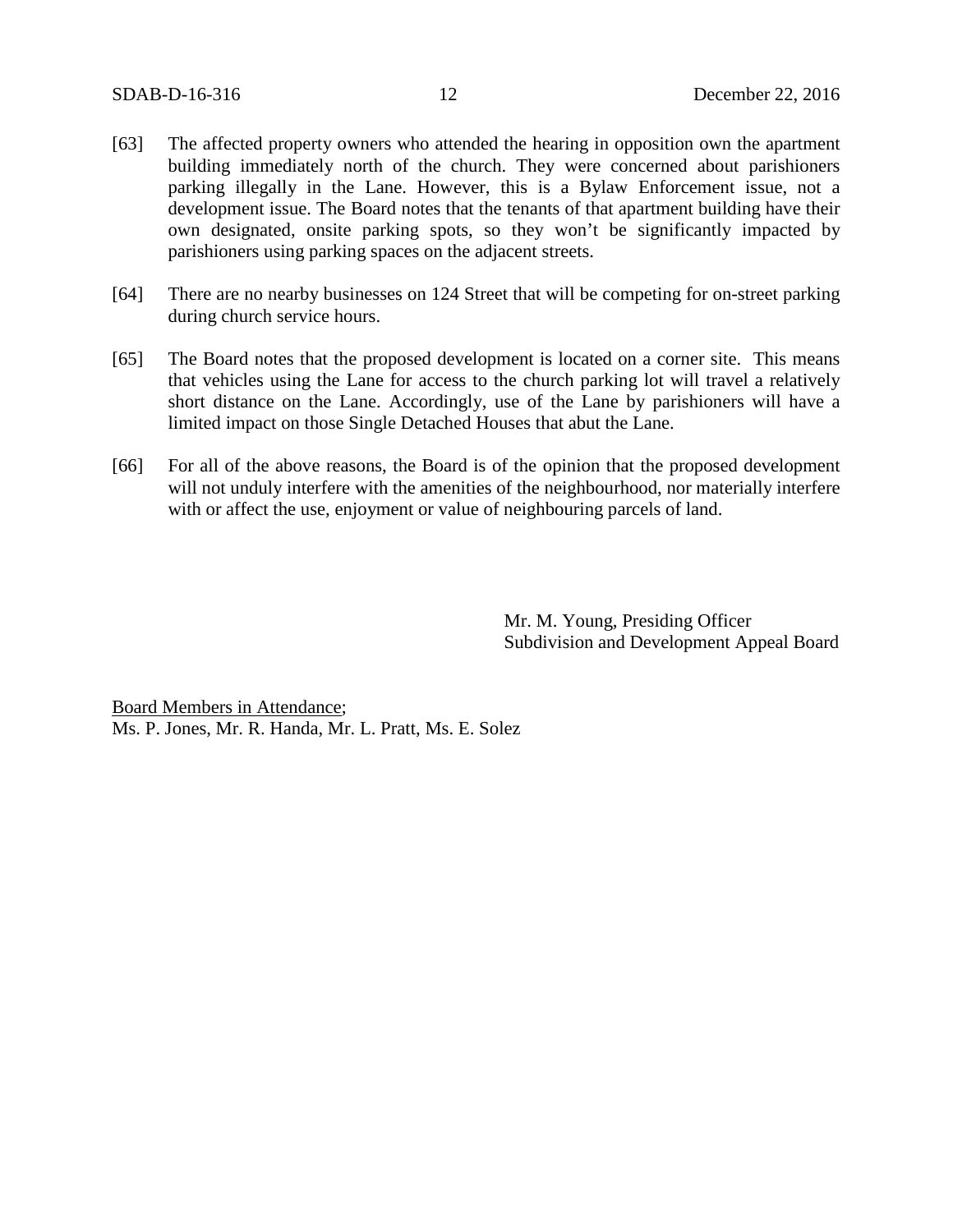# **Important Information for the Applicant/Appellant**

- 1. This is not a Building Permit. A Building Permit must be obtained separately from the Sustainable Development Department, located on the  $5<sup>th</sup>$  Floor, 10250 – 101 Street NW, Edmonton.
- 2. Obtaining a Development Permit does not relieve you from complying with:
	- a) the requirements of the *Edmonton Zoning Bylaw*, insofar as those requirements have not been relaxed or varied by a decision of the Subdivision and Development Appeal Board,
	- b) the requirements of the *Alberta Safety Codes Act*,
	- c) the *Alberta Regulation 204/207 – Safety Codes Act – Permit Regulation*,
	- d) the requirements of any other appropriate federal, provincial or municipal legislation,
	- e) the conditions of any caveat, covenant, easement or other instrument affecting a building or land.
- 3. When an application for a Development Permit has been approved by the Subdivision and Development Appeal Board, it shall not be valid unless and until any conditions of approval, save those of a continuing nature, have been fulfilled.
- 4. A Development Permit will expire in accordance to the provisions of section 22 of the *Edmonton Zoning Bylaw, Bylaw 12800*, as amended.
- 5. This decision may be appealed to the Alberta Court of Appeal on a question of law or jurisdiction under section 688 of the *Municipal Government Act*, RSA 2000, c M-26. If the Subdivision and Development Appeal Board is served with notice of an application for leave to appeal its decision, such notice shall operate to suspend the Development Permit.
- 6. When a decision on a Development Permit application has been rendered by the Subdivision and Development Appeal Board, the enforcement of that decision is carried out by the Sustainable Development Department, located on the 5th Floor, 10250 – 101 Street NW, Edmonton.

*NOTE: The City of Edmonton does not conduct independent environmental checks of land within the City. If you are concerned about the stability of this property for any purpose, you should conduct your own tests and reviews. The City of Edmonton, when issuing a development permit, makes no representations and offers no warranties as to the suitability of the property for any purpose or as to the presence or absence of any environmental contaminants on the property.*